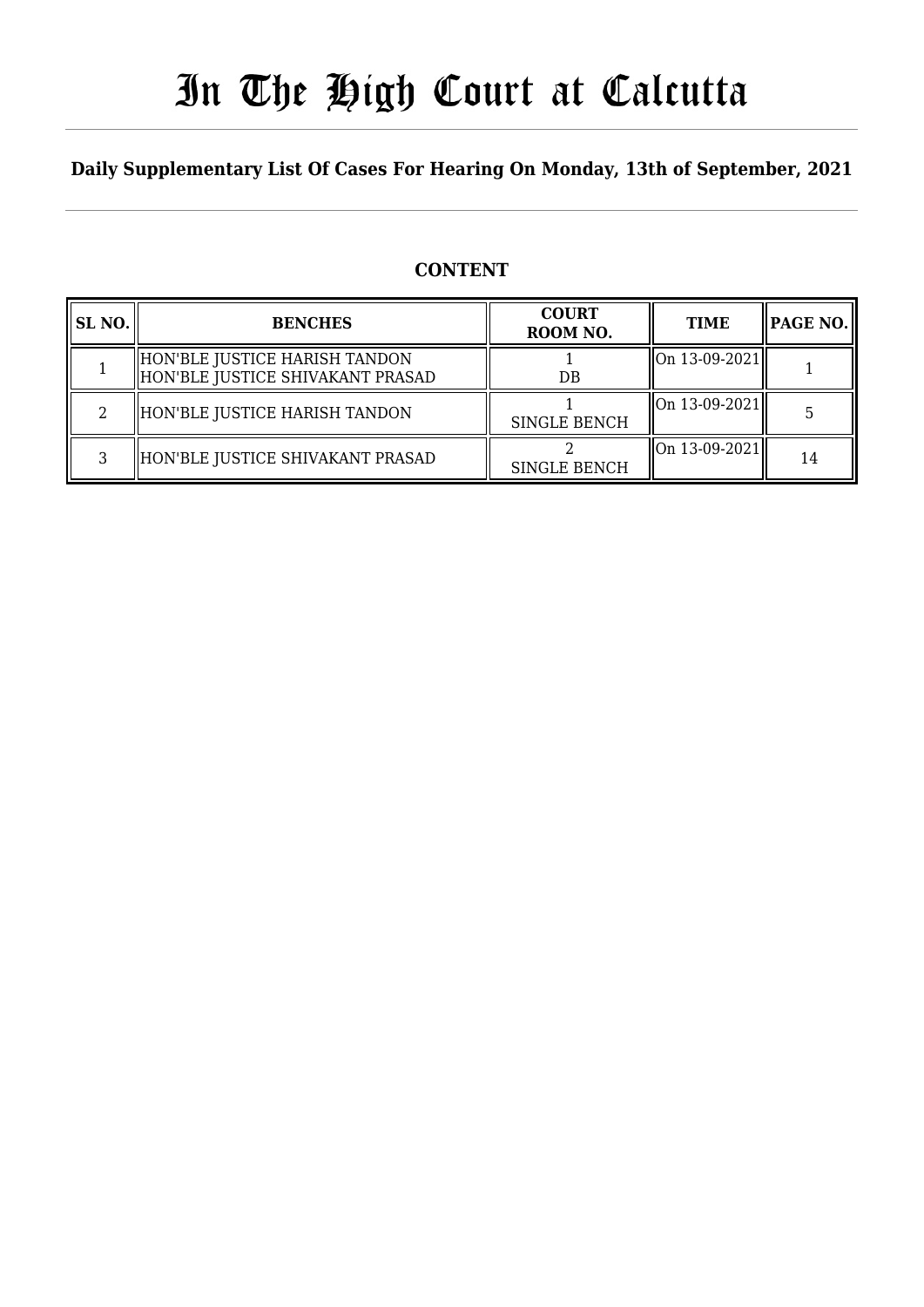

# Calcutta High Court

**In The Circuit Bench at Port Blair**

### **Appellate Side**

**DAILY CAUSELIST For Monday The 13th September 2021**

**COURT NO. 1**

### **DIVISION BENCH (DB)**

#### **HON'BLE JUSTICE HARISH TANDON HON'BLE JUSTICE SHIVAKANT PRASAD**

#### **TO BE MENTIONED**

| 1 | FMAT/1/2020                  | THE ANDAMAN AND<br>NICOBAR ADMINISTRATION<br><b>VS</b><br>M/S BHIBHU SALES AND<br><b>SERVICES</b> | <b>AJAY KUMAR</b><br><b>MANDAL</b> |                      |
|---|------------------------------|---------------------------------------------------------------------------------------------------|------------------------------------|----------------------|
| 2 | MA/31/2020<br>IN WP 293/2018 | PORT BLAIR MUNICIPAL<br>COUNCIL AND ORS.<br><b>VS</b><br>A.SUBRAMANIAM                            | ARUL PRASANTH                      | <b>G.BINNU KUMAR</b> |
| 3 | CRA/226/2020                 | <b>GOPAL BAROI @ ABHIR</b><br><b>BAROI</b><br><b>VS</b><br>THE STATE                              | D.ILANGO                           | <b>KRISHNA RAO</b>   |
|   | IA NO: CRAN/1/2021           |                                                                                                   |                                    |                      |
|   |                              | <b>MOTION</b>                                                                                     |                                    |                      |
| 4 | WP.CT/168/2021               | THE LIEUTENANT<br><b>GOVERNOR</b><br><b>VS</b><br>PUSPA RANI BISWAS<br>(SASMAL)                   | <b>KRISHNA RAO</b>                 |                      |
| 5 | WP.CT/173/2021               | UNION OF INDIA<br><b>VS</b><br>M.DEVENDERAN                                                       | V.D. SIVABALAN                     |                      |
| 6 | WP.CT/174/2021               | UNION OF INDIA AND ORS.<br><b>VS</b><br>A. MURUGESAN                                              | <b>V.D.SIVABALAN</b>               |                      |
| 7 | WP.CT/175/2021               | UNION OF INDIA AND ORS.<br><b>VS</b><br><b>B. SHYAM SUNDER</b>                                    | <b>V.D.SIVABALAN</b>               |                      |
| 8 | WP.CT/176/2021               | UNION OF INDIA AND ORS.<br><b>VS</b><br>R.M.PALANI                                                | V.D.SIVABALAN                      |                      |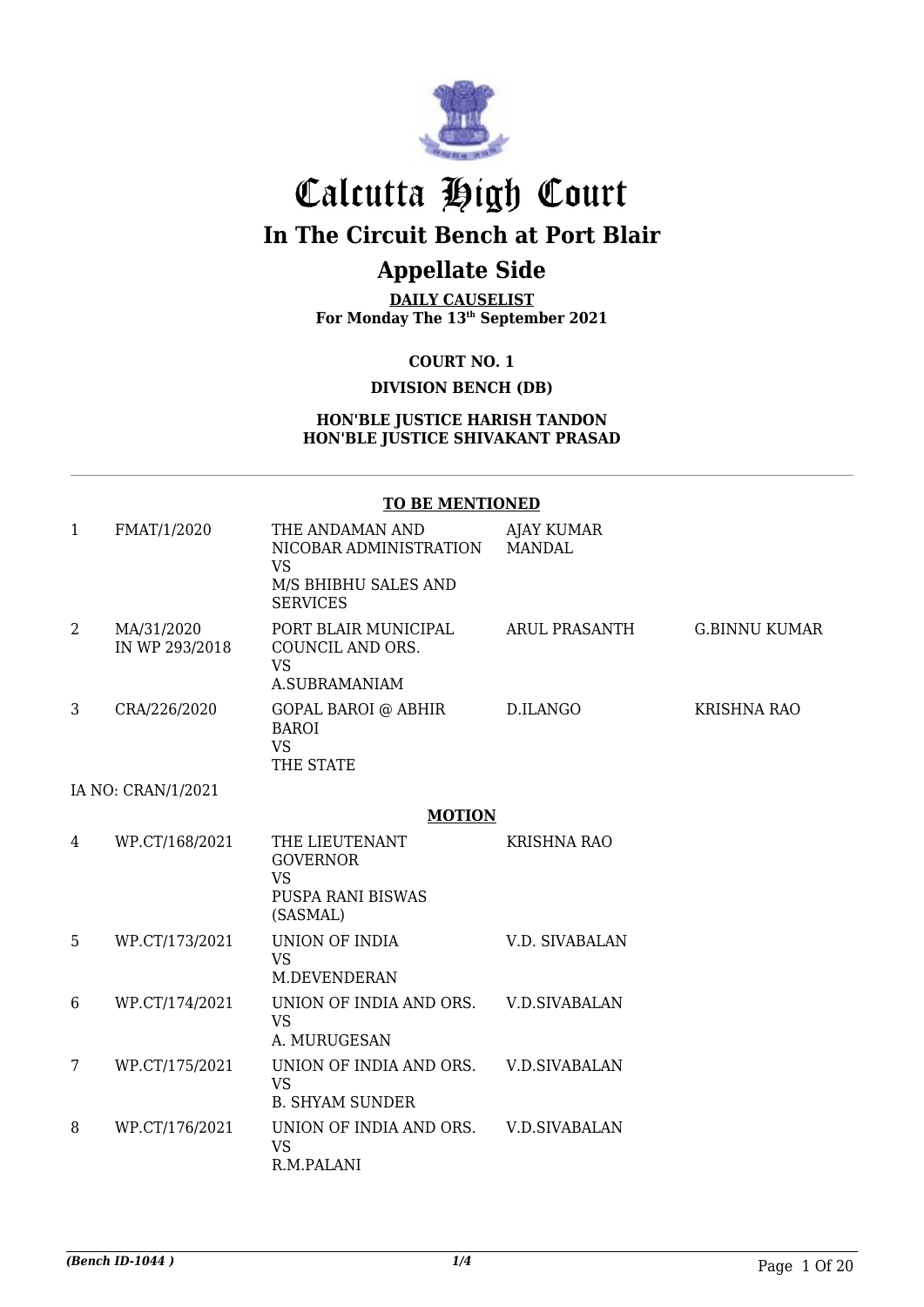### *DAILY CAUSELIST COURT NO 1-FOR MONDAY THE 13TH SEPTEMBER 2021 HIGH COURT OF CALCUTTA - 2 -*

| 9  | WP.CT/177/2021             | UNION OF INDIA AND ORS. V.D.SIVABALAN<br><b>VS</b>                                              |                      |                    |
|----|----------------------------|-------------------------------------------------------------------------------------------------|----------------------|--------------------|
| 10 | WP.CT/178/2021             | D. RAJAN<br>UNION OF INDIA AND ORS.<br><b>VS</b>                                                | <b>V.D.SIVABALAN</b> |                    |
|    |                            | M. SUDERSON RAO                                                                                 |                      |                    |
| 11 | WP.CT/179/2021             | THE LIEUTENANT<br><b>GOVERNOR AND ORS.</b><br><b>VS</b><br>RUMA MONDAL AND ANR.                 | <b>KRISHNA RAO</b>   |                    |
| 12 | WP.CT/180/2021             | THE LIEUTENANT<br><b>GOVERNOR AND ORS.</b><br><b>VS</b><br>MANIK MONDAL AND ANR.                | <b>KRISHNA RAO</b>   | <b>KRISHNA RAO</b> |
| 13 | WP.CT/181/2021             | THE LIEUTENANT<br><b>GOVERNOR AND OTHERS</b><br><b>VS</b><br><b>SUSANKAR SARKAR AND</b><br>ANR. | <b>KRISHNA RAO</b>   |                    |
| 14 | WP.CT/182/2021             | THE LIEUTENANT<br><b>GOVERNOR AND ORS.</b><br><b>VS</b><br>ANANYA MUKHERJEE AND<br>ANR.         | <b>KRISHNA RAO</b>   |                    |
| 15 | WP.CT/183/2021             | THE LIEUTENANT<br><b>GOVERNOR AND ORS.</b><br><b>VS</b><br><b>SHARMISTA PAUL</b>                | <b>KRISHNA RAO</b>   |                    |
| 16 | WP.CT/184/2021             | THE LIEUTENANT<br><b>GOVERNOR AND ORS.</b><br><b>VS</b><br>PRIYANKA TALUKDAR AND<br>ANR.        | <b>KRISHNA RAO</b>   |                    |
|    |                            | <b>FOR ORDERS</b>                                                                               |                      |                    |
| 17 | FAT/1/2020                 | H.H. BEENA KUMARI<br><b>VS</b><br>DEEPAK RAM                                                    | <b>KRISHNA RAO</b>   | N.A.KHAN           |
| 18 | MA/7/2021<br>IN WP 11/2021 | THE LIEUTENANT<br>GOVERNOR AND ANR.<br><b>VS</b><br>NANI GOPAL DAS AND ANR.                     | <b>KRISHNA RAO</b>   | MOHD. TABRAIZ      |
|    | IA NO: CAN/1/2021          |                                                                                                 |                      |                    |
|    |                            | <b>APPLICATION</b>                                                                              |                      |                    |
| 19 | MA/26/2019                 | VIKASH KUMAR SINGH                                                                              | KRISHNA RAO          | N.A.KHAN,          |
|    | IN WP 256/2016             | <b>VS</b><br>THE SYNDICATE BANK AND<br>ORS.                                                     |                      | R.K.NANDY          |
|    | IA NO: CAN/1/2021          |                                                                                                 |                      |                    |

### **FOR HEARING**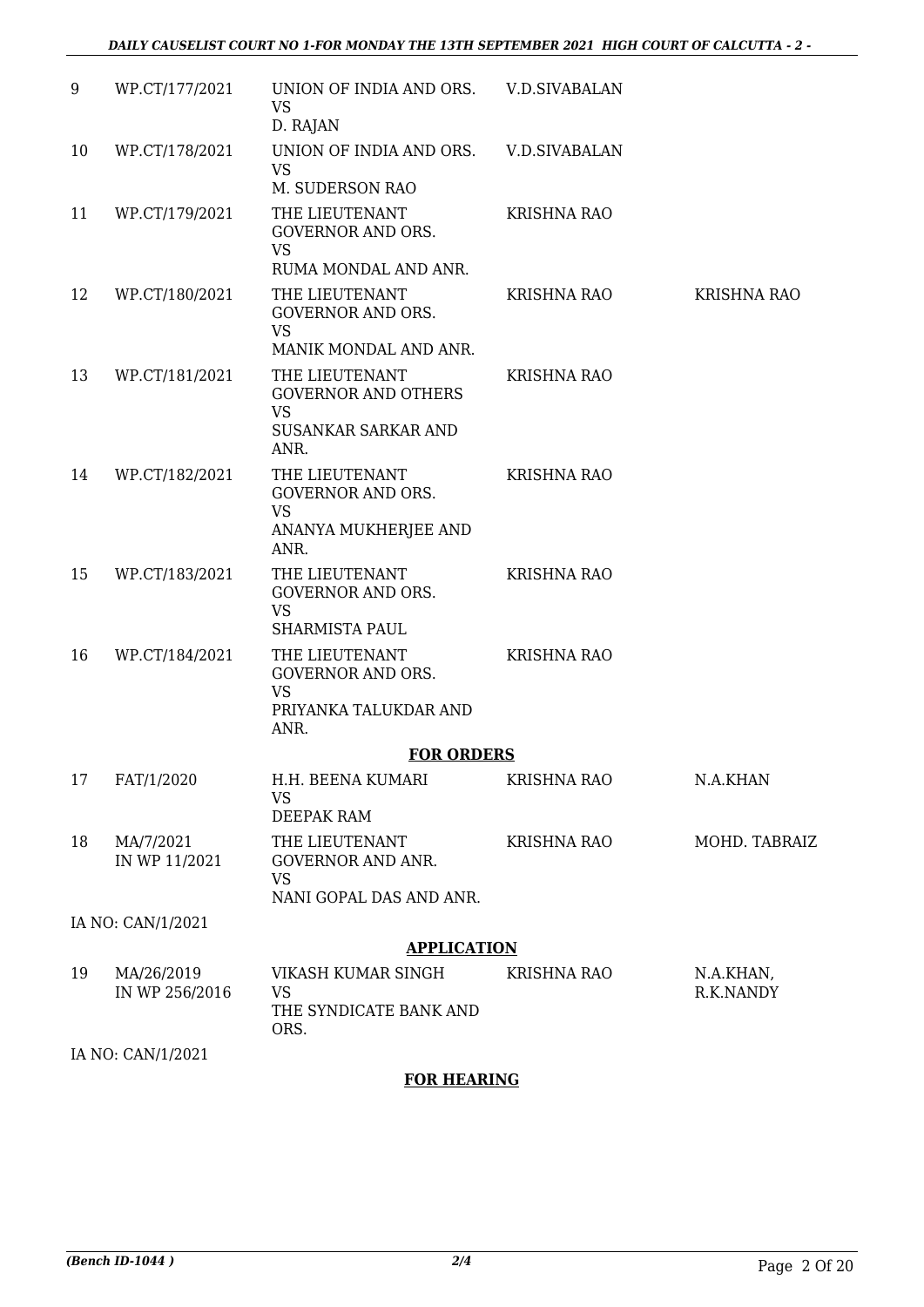| 20 | MA/6/2018<br>IN WP 163/2016 | THE ANDAMAN AND<br>NICOBAR ADMINISTRATION<br>AND ORS.<br><b>VS</b>                                                        | <b>KRISHNA RAO</b>   |                                     |
|----|-----------------------------|---------------------------------------------------------------------------------------------------------------------------|----------------------|-------------------------------------|
|    |                             | SHYAMAL CHOWDHURY                                                                                                         |                      |                                     |
|    | IA NO: CAN/1/2021           |                                                                                                                           |                      |                                     |
| 21 | FA/1/2019                   | <b>ASHIM NANDI</b><br><b>VS</b><br><b>RINA BEPARI</b>                                                                     | <b>ANJILI NAG</b>    | RINA BEPARI IN<br><b>PERSON</b>     |
| 22 | FMAT/4/2019                 | THE EXECUTIVE ENGINEER<br><b>VS</b><br>C.V.THOMAS                                                                         | <b>KRISHNA RAO</b>   | <b>GOPALA BINNU</b><br><b>KUMAR</b> |
| 23 | CRA/7/2019                  | THE STATE<br><b>VS</b><br>A.MOHAN @ VELU                                                                                  | <b>KRISHNA RAO</b>   | <b>RAKESH PAL</b><br><b>GOBIND</b>  |
|    | IA NO: CRAN/1/2021          |                                                                                                                           |                      |                                     |
| 24 | CRA/8/2019                  | KARTICK SAHA<br><b>VS</b><br>THE STATE                                                                                    | <b>KRISHNA RAO</b>   | A.S.ZINU                            |
| 25 | WP.CT/90/2019               | <b>SELVARAJ RAJU</b><br><b>VS</b><br>UNION OF INDIA AND ORS.                                                              | K.SABIR              | <b>SIVABALAN</b>                    |
| 26 | CRA/2/2020                  | SHYAMA KANTO BISWAS<br><b>VS</b><br>THE STATE                                                                             | D.ILANGO             |                                     |
| 27 | FAT/3/2020                  | A.SELVAKUMAR<br><b>VS</b><br>S.BHUVANESHWARI                                                                              | K.M.B.JAYAPAL        |                                     |
| 28 | MA/8/2020<br>IN WP 276/2019 | M/S SOORAJ TRADERS<br><b>VS</b><br>ANDAMAN AND NICOBAR<br>ADMINISTRATION AND<br>ORS.                                      | <b>V.D.SIVABALAN</b> | TULSI LALL, BABITA<br><b>DAS</b>    |
|    | 29 MA/9/2020                | THE HON'BLE LT.<br><b>GOVERNOR AND ORS.</b><br><b>VS</b><br>ANDAMAN SARVAJANIK<br>NIRMAN VIBAGH MAZDOOR<br>SANGH AND ORS. | <b>KRISHNA RAO</b>   | <b>GOPALA BINNU</b><br><b>KUMAR</b> |
|    | wt30 MA/10/2020             | THE GENERAL MANAGER<br><b>VS</b><br>R.ALANGARAM AND SONS<br>AND ORS.                                                      | <b>ANJILI NAG</b>    | <b>GOPALA BINNU</b><br><b>KUMAR</b> |
|    | wt31 WPA/162/2019           | THE DEPUTY<br><b>CONSERVATOR OF</b><br><b>FORESTS</b><br><b>VS</b>                                                        | <b>KRISHNA RAO</b>   | <b>GOPALA BINNU</b><br><b>KUMAR</b> |
| 32 | MA/34/2020                  | P.TATA RAO AND OTHERS<br>THE LIEUTENANT<br><b>GOVERNOR AND ORS.</b><br><b>VS</b><br>CAPT. ALAGURAJ AND ORS.               | <b>KRISHNA RAO</b>   | <b>ANJILI NAG</b>                   |

IA NO: CAN/1/2021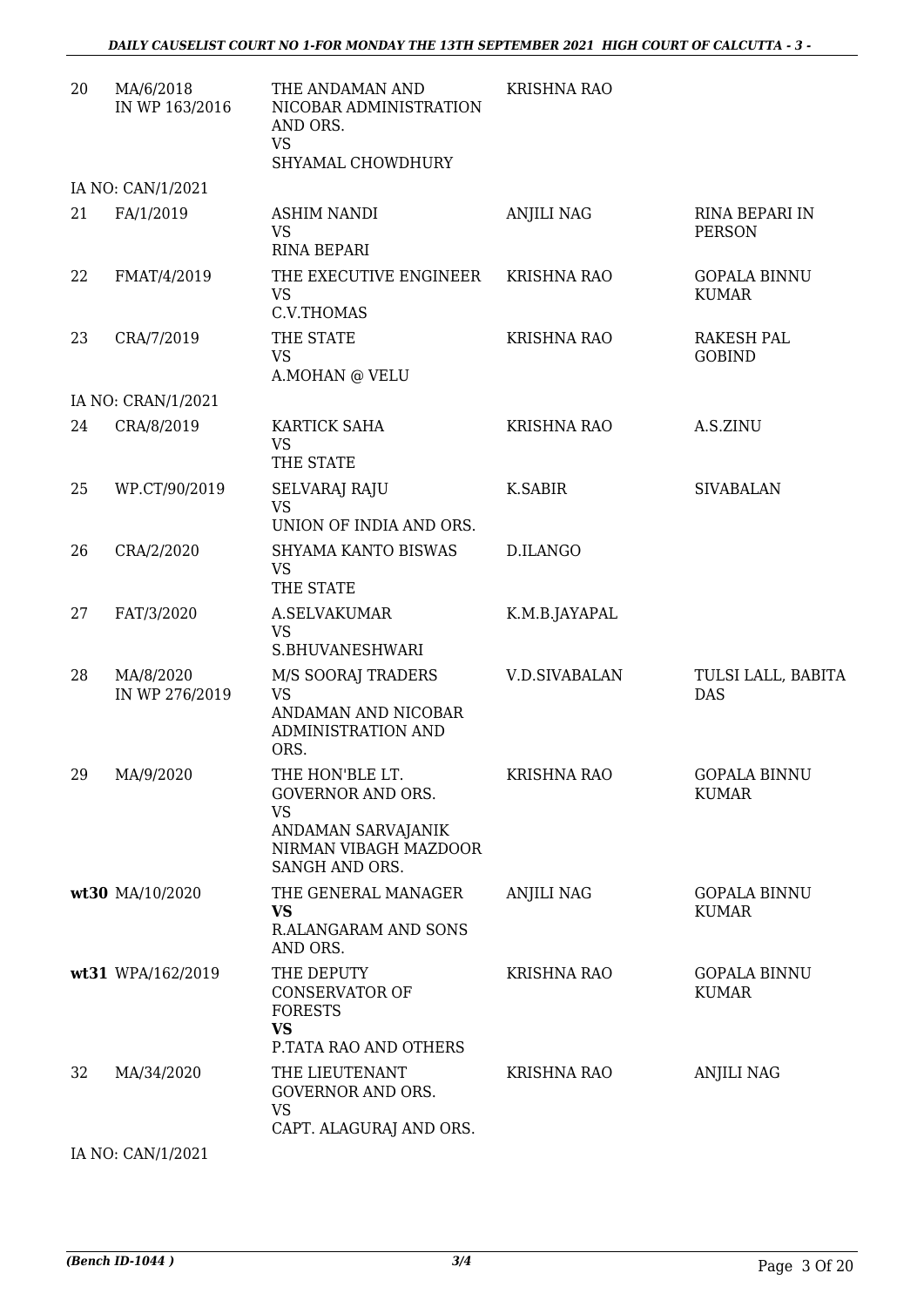| 33 | WPA(P)/81/2020                  | ANDAMAN CHAMBER OF<br><b>COMMERCE AND INDUSTRY</b><br>AND ANR.<br><b>VS</b><br>THE LIEUTENANT<br><b>GOVERNOR AND ORS.</b>            | MD. TABRAIZ                         | <b>ARUL PRASANTH</b>                 |
|----|---------------------------------|--------------------------------------------------------------------------------------------------------------------------------------|-------------------------------------|--------------------------------------|
|    | wt34 WPA(P)/84/2020             | ANDAMAN AND NICOBAR<br><b>ISLANDS REAL ESTATE</b><br>ASSOCIATION AND ANR.<br><b>VS</b><br>THE LIEUTENANT<br><b>GOVERNOR AND ORS.</b> | MD. TABRAIZ                         | ARUL PRASANTH                        |
| 35 | WPA(P)/82/2020                  | P.KANNAN<br>VS<br>THE LIEUTENANT<br><b>GOVERNOR AND ORS.</b>                                                                         | K.M.B JAYAPAL                       | <b>KRISHNA RAO</b>                   |
| 36 | WP.CT/132/2020                  | THE LIEUTENANT<br><b>GOVERNOR AND ORS.</b><br><b>VS</b><br>D.C.SUBRAMANYAM AND<br>ORS.                                               | <b>KRISHNA RAO</b>                  | PHATIK CHANDRA<br><b>DAS</b>         |
| 37 | MAT/739/2020                    | COASTAL SEAWAYS ISLAND<br>PVT. LTD. AND ANR.<br><b>VS</b><br>ANDAMAN AND NICOBAR<br>STATE COOPERATIVE BANK<br>LIMITED AND ANR.       | <b>GOPALA BINNU</b><br><b>KUMAR</b> | K.V.VISWANATHAN,<br><b>U.S.MENON</b> |
|    | IA NO: CAN/1/2021               |                                                                                                                                      |                                     |                                      |
| 38 | FAT/1/2021                      | <b>RAM CHANDER</b><br><b>VS</b><br><b>ANANTA</b>                                                                                     | <b>ANJILI NAG</b>                   | KMB JAYAPAL                          |
| 39 | MA/3/2021                       | <b>BISESWAR MONDAL</b><br><b>VS</b><br>THE DEPUTY<br>COMMISSIONER AND ORS.                                                           | K.VIJAY KUMAR                       | KRISHNA RAO,<br>N.A.KHAN             |
|    | IA NO: CAN/2/2021, CAN/1/2021   |                                                                                                                                      |                                     |                                      |
| 40 | CRA/4/2021                      | THE STATE<br><b>VS</b><br>DR. B.PRABHURAM                                                                                            | <b>KRISHNA RAO</b>                  | ANJILI NAG,<br>D.ILANGO              |
|    | IA NO: CRAN/2/2021, CRAN/1/2021 |                                                                                                                                      |                                     |                                      |
| 41 | MA/5/2021                       | THESLEEMA M.K.<br><b>VS</b><br>ANDAMAN AND NICOBAR<br>ADMINISTRATION AND<br>ORS.                                                     | N.A.KHAN                            | <b>KRISHNA RAO</b>                   |
|    | IA NO: CAN/1/2021               |                                                                                                                                      |                                     |                                      |
| 42 | WPA(P)/162/2021                 | S.RENOLD<br><b>VS</b><br>THE LIEUTENANT<br>COVERNOR AND ORS                                                                          | <b>ANJILI NAG</b>                   | <b>KRISHNA RAO</b>                   |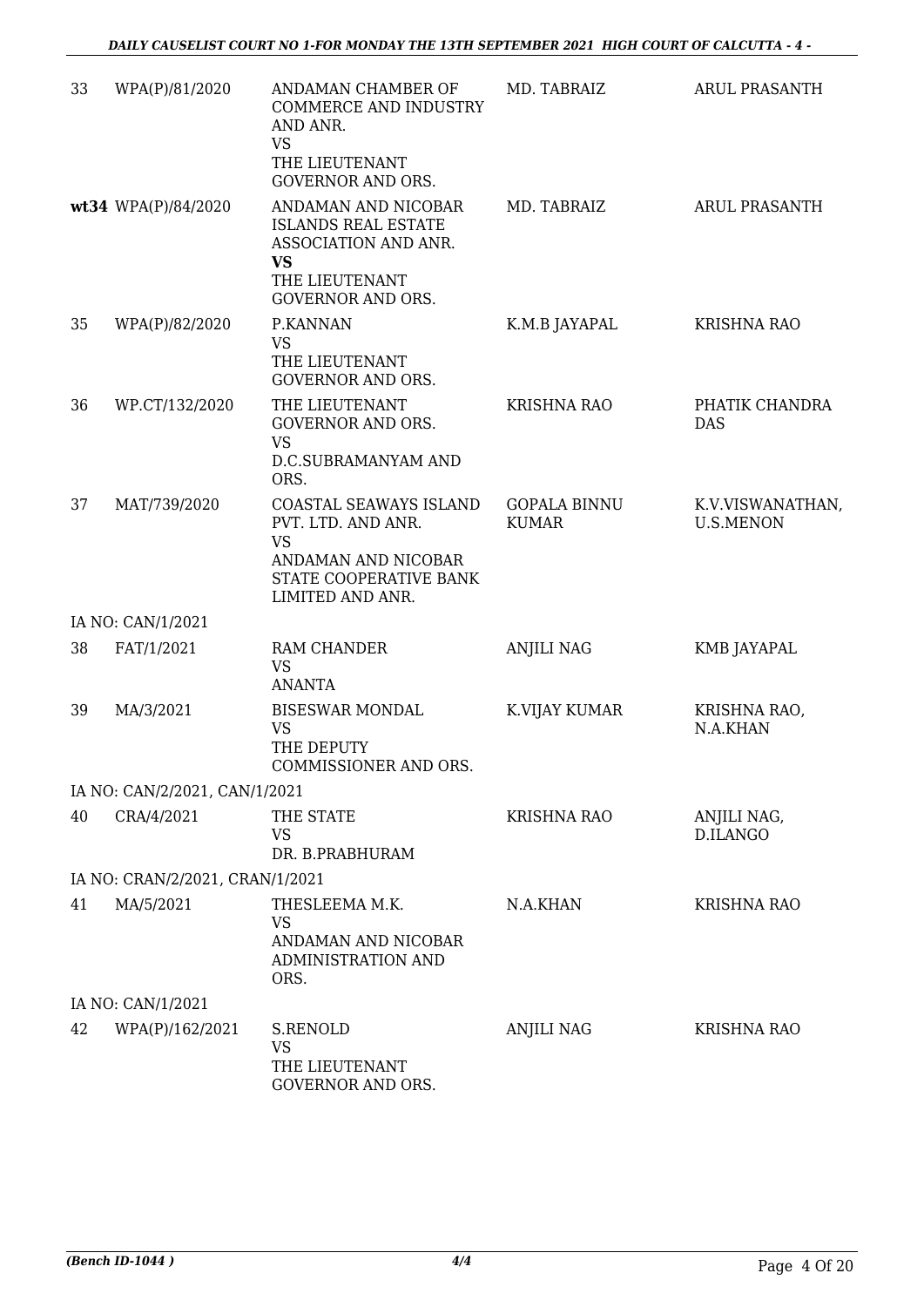

# Calcutta High Court **In The Circuit Bench at Port Blair**

# **Appellate Side**

**DAILY CAUSELIST For Monday The 13th September 2021**

### **COURT NO. 1**

### **SINGLE BENCH (SINGLE BENCH)**

### **HON'BLE JUSTICE HARISH TANDON**

|   |                   | <b>TO BE MENTIONED</b>                                                                             |                                      |                                      |
|---|-------------------|----------------------------------------------------------------------------------------------------|--------------------------------------|--------------------------------------|
| 1 | WPA/213/2021      | V.CHANDRAN<br><b>VS</b><br>THE LIEUTENANT<br><b>GOVERNOR</b>                                       | <b>GOAPALA BINNU</b><br><b>KUMAR</b> |                                      |
| 2 | AP/4/2020         | M/s GCVD INFRATECH<br>PRIVATE LIMITED<br><b>VS</b><br><b>UNION OF INDIA</b>                        | PARDESIA MUNDA                       | <b>TULSI LALL</b>                    |
| 3 | WPA/171/2021      | DEEPIKA KISHAN @<br>DEEPIKA KISHEN<br><b>VS</b><br>U. T. OF ANDAMAN AND<br><b>ORS</b>              | S. AJHIT PRASAD                      |                                      |
| 4 | WPA/173/2021      | S.VIJAY KUMAR<br><b>VS</b><br>THE LIEUTENANT<br><b>GOVERNOR (DISCIPLINARY</b><br><b>AUTHORITY)</b> | <b>GOPALA BINNU</b><br><b>KUMAR</b>  |                                      |
|   | IA NO: CAN/1/2021 |                                                                                                    |                                      |                                      |
|   |                   | <b>MOTION</b>                                                                                      |                                      |                                      |
| 5 | WPA/78/2021       | ABDUL HASSIM AND ORS.<br><b>VS</b><br>THE LIEUTENANT<br><b>GOVERNOR AND ORS.</b>                   | MOHD. TABRAIZ                        | KRISHNA RAO, ARUL<br><b>PRASANTH</b> |
| 6 | WPA/124/2021      | M. NOKRAJ<br><b>VS</b><br>THE UNION OF INDIA AND<br>ORS.                                           | <b>RAKESH KUMAR</b>                  | <b>TULSI LALL</b>                    |
| 7 | WPA/141/2021      | A.JOBOY<br><b>VS</b><br>THE ANDAMAN AND<br>NICOBAR ADMINISTRATION<br>AND ANR.                      | K.M.B.JAYAPAL,<br>G.MINI             | <b>KRISHNA RAO</b>                   |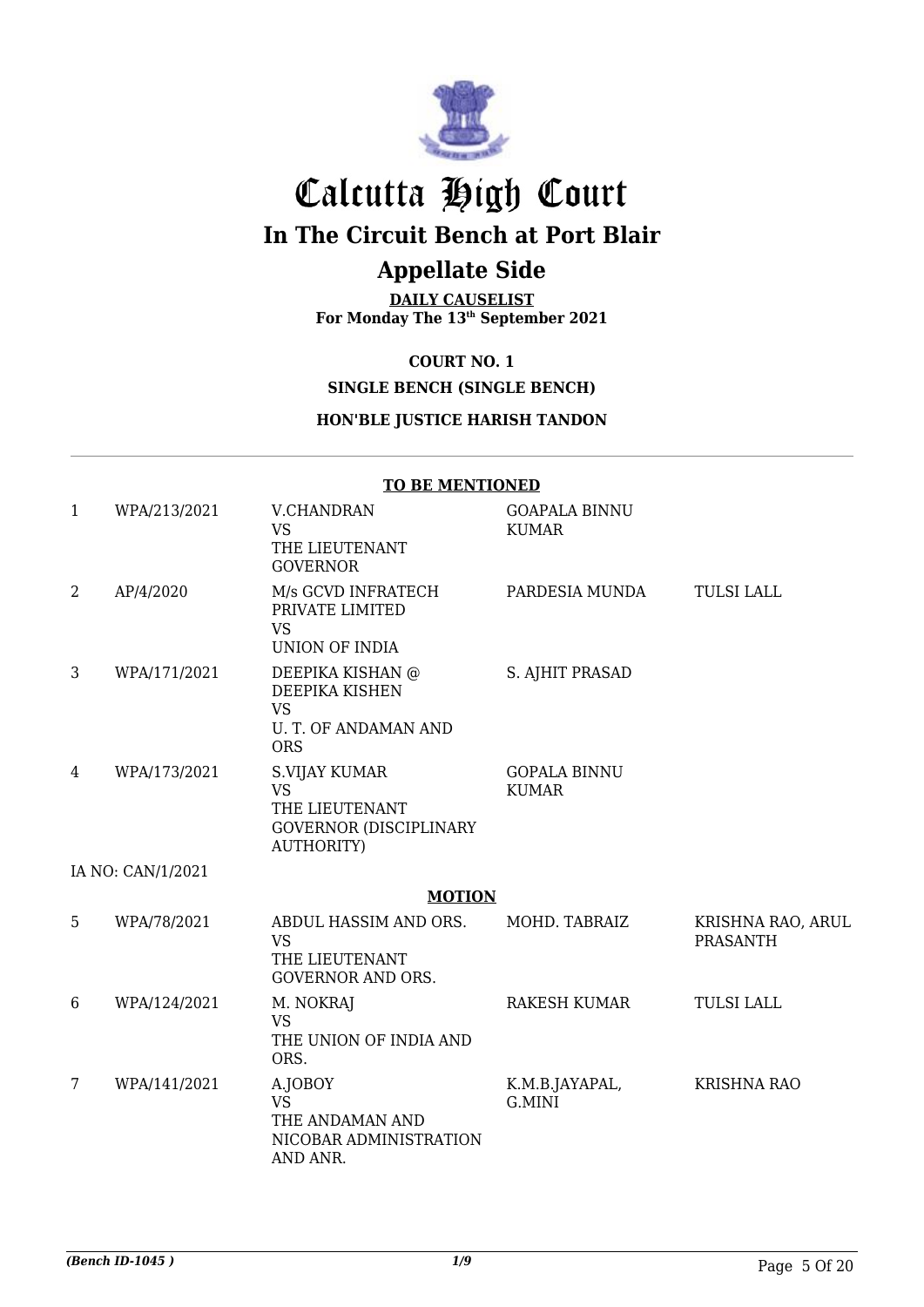| 8  | WPA/146/2021                                              | SMTI. PALANIAMMAL<br>VS<br>THE HONBLE LT.<br><b>GOVERNOR AND ORS.</b>                                                  | SRIJA DAS,<br><b>V.D.SIVABALAN</b>                 | ARUL PRASANTH                            |
|----|-----------------------------------------------------------|------------------------------------------------------------------------------------------------------------------------|----------------------------------------------------|------------------------------------------|
| 9  | WPA/159/2021                                              | <b>ARUN MISHRA</b><br><b>VS</b><br>THE ANDAMAN AND<br>NICOBAR ADMINISTRATION<br>AND ORS.                               | K. VIJAY KUMAR                                     | <b>KRISHNA RAO</b>                       |
| 10 | WPA/161/2021                                              | M/S THANGAVELU<br>TRADERS AND ANR.<br><b>VS</b><br>THE ANDAMAN AND<br>NICOBAR ADMINISTRATION<br>AND ORS.               | ANJILI NAG,<br>V.K.BISWAS                          | <b>KRISHNA RAO</b>                       |
| 11 | WPA/169/2021                                              | HOTELIERS ASSOCIATION<br>OF ANDAMAN AND<br>NICOBAR ISLANDS AND<br>ANR.<br><b>VS</b><br>THE CHIEF SECRETARY<br>AND ORS. | ANJILI NAG,<br>V.K.BISWAS                          | <b>KRISHNA RAO</b>                       |
| 12 | WPA/187/2021<br>WITH WP 6019/2020 LIMITED<br>(1st Matter) | <b>SMARTSPACE</b><br>WITH WP 6020/2020 INFRASTRUCTURE PRIVATE<br><b>VS</b><br>UNION OF INDIA AND ORS.                  | M.MUKHERJEE,<br>S.SARKAR, SHYAMAL<br><b>SARKAR</b> | KRISHNA RAO, AJAY<br><b>KUMAR MANDAL</b> |
|    | wt13 WPA/43/2019                                          | <b>SMARTSPACE</b><br><b>INFRASTRUCTURE PRIVATE</b><br><b>LIMITED</b><br><b>VS</b><br>UNION OF INDIA AND ORS.           | SHYAMAL SARKAR,<br>K.VIJAY KUMAR                   | <b>KRISHNA RAO</b>                       |
|    | wt14 WPA/56/2019                                          | JOGESHWAR NATH ARORA<br><b>VS</b><br>THE LIEUTENANT<br><b>GOVERNOR AND ORS.</b>                                        | <b>ANJILI NAG</b>                                  | <b>KRISHNA RAO</b>                       |
|    | wt15 WPA/57/2019                                          | <b>GIRISH ARORA</b><br><b>VS</b><br>THE LIEUTENANT<br><b>GOVERNOR AND ORS.</b>                                         | ANJILI NAG                                         | <b>KRISHNA RAO</b>                       |
| 16 | WPA/204/2021                                              | <b>FATHIMA YUSUF</b><br><b>VS</b><br>THE ANDAMAN AND<br>NICOBAR ADMINISTRATION<br>AND ORS.                             | <b>ANJILI NAG</b>                                  |                                          |
| 17 | WPA/217/2021                                              | RAJ SULOCHANA @ J.<br>RAJASULOSNA<br><b>VS</b><br>THE LABOUR<br>COMMISSIONER AND ORS.                                  | SHIPRA MANDAL                                      | KRISHNA RAO                              |

**FOR ORDERS**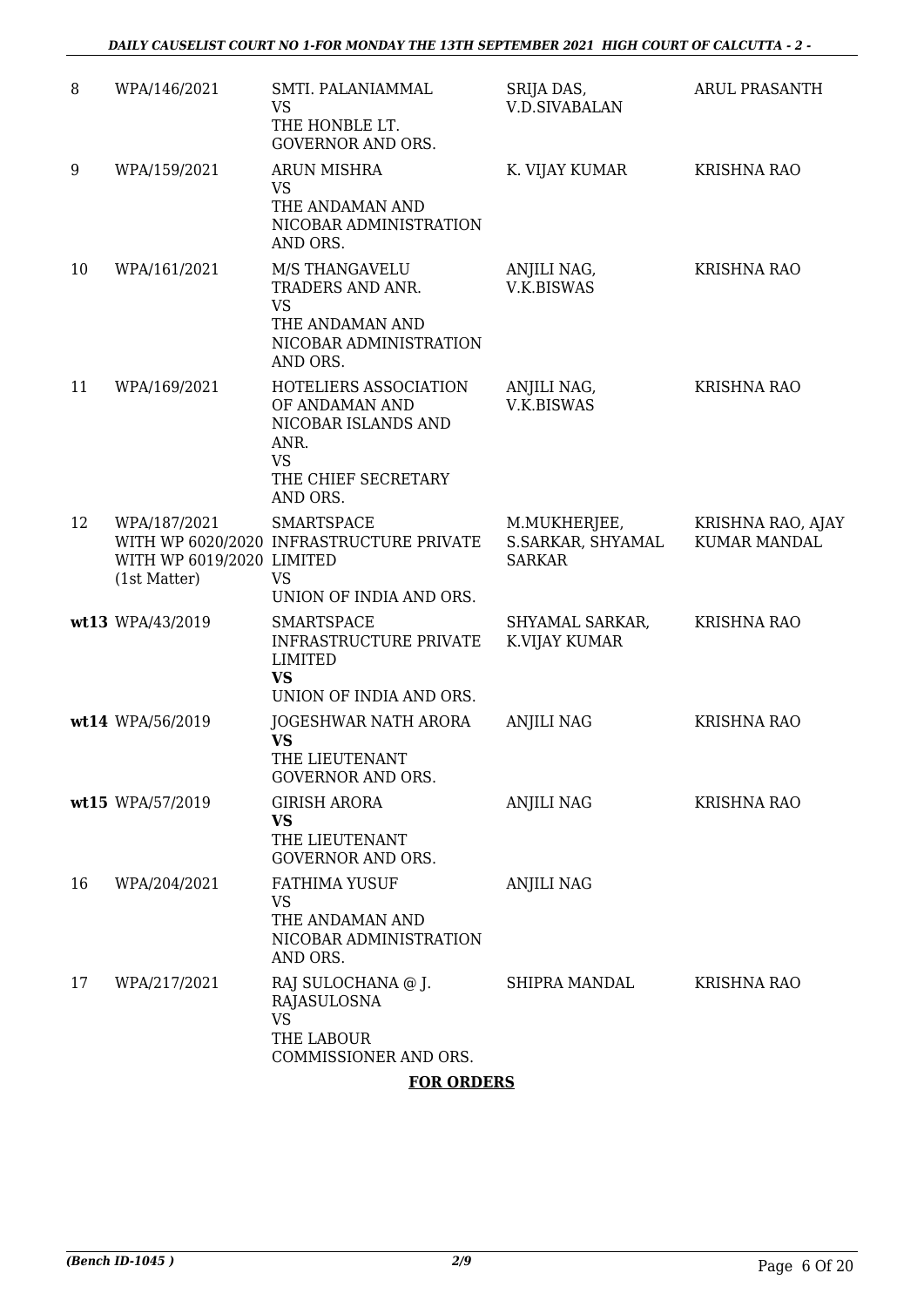| 18 | WPA/5758/2020                                 | SHRI. PRASHANTH RAJESH<br><b>VS</b><br>UNION OF INDIA AND ANR.                                                                       | <b>SOMESH KUMAR</b><br><b>GHOSH</b> | <b>TULSI LALL</b>                        |
|----|-----------------------------------------------|--------------------------------------------------------------------------------------------------------------------------------------|-------------------------------------|------------------------------------------|
|    | IA NO: CAN/1/2021                             |                                                                                                                                      |                                     |                                          |
|    | wt19 WPA/5800/2020                            | SHRI. PULAPARTHY<br>RAMESH<br><b>VS</b><br>UNION OF INDIA AND ANR.                                                                   | SOMESH KUMAR<br><b>GHOSH</b>        | <b>TULSI LALL</b>                        |
|    | IA NO: CAN/1/2021                             |                                                                                                                                      |                                     |                                          |
|    | wt20 WPA/5865/2020                            | SHRI. PULAPARTHY<br><b>SURESH</b><br><b>VS</b><br>UNION OF INDIA AND ANR.                                                            | SOMESH KUMAR<br><b>GHOSH</b>        | <b>TULSI LALL</b>                        |
|    | IA NO: CAN/1/2021                             |                                                                                                                                      |                                     |                                          |
|    |                                               | <b>APPLICATION</b>                                                                                                                   |                                     |                                          |
| 21 | AP/6/2021                                     | M/S. M.K. DEVELOPERS<br><b>VS</b><br><b>JOINT DIRECTOR</b><br>(CONTRACTS) FOR<br><b>ACCEPTING OFFICER</b><br>(CHIEF ENGINEER)        | S.K.GOLDER,<br><b>S.SARKAR</b>      | <b>TULSI LALL</b>                        |
|    |                                               | <b>CONTEMPT APPLICATION</b>                                                                                                          |                                     |                                          |
| 22 | CPAN/7/2021<br>IN WP 298/2019<br>(2nd matter) | G.SENGUTTUVAN AND ORS.<br><b>VS</b><br>SUNIL ANCHIPAKA, THE<br>DEPUTY COMMISSIONER<br>AND ANR.                                       | ANJILI NAG, SHIPRA<br><b>MANDAL</b> | KRISHNA RAO, AJAY<br><b>KUMAR MANDAL</b> |
| 23 | CPAN/11/2021<br>IN WP 914/2020                | DAVINDER PAL SINGH<br><b>VS</b><br>SANJEEV MITAL, THE<br><b>SECRETARY (REVENUE)</b><br>AND ANR.                                      | ANJILI NAG, SHIPRA<br><b>MANDAL</b> |                                          |
|    |                                               | <b>FOR HEARING</b>                                                                                                                   |                                     |                                          |
| 24 | WPA/41/2016<br>(3rd matter)                   | <b>UDAY SHANKAR SINGH</b><br><b>VS</b><br>THE ANDAMAN AND<br>NICOBAR ADMINISTRATION<br>AND ORS.                                      | K.M.B.JAYAPAL,<br>G.MINI            | ARUL PRASANTH,<br><b>ANJILI NAG</b>      |
| 25 | WPA/9/2018                                    | P.SUNDARA RAO<br>VS<br>THE LIEUTENANT<br><b>GOVERNOR AND ORS.</b>                                                                    | <b>GOPALA BINNU</b><br><b>KUMAR</b> |                                          |
| 26 | WPA/171/2018                                  | MULTIPLE AGENCIES<br>PRIVATE LIMITED AND<br>ANR.<br><b>VS</b><br><b>ANDAMAN STATE</b><br><b>COOPERATIVE BANK</b><br>LIMITED AND ORS. | ${\bf N}$                           | MOHD. TABRAIZ,<br><b>KRISHNA RAO</b>     |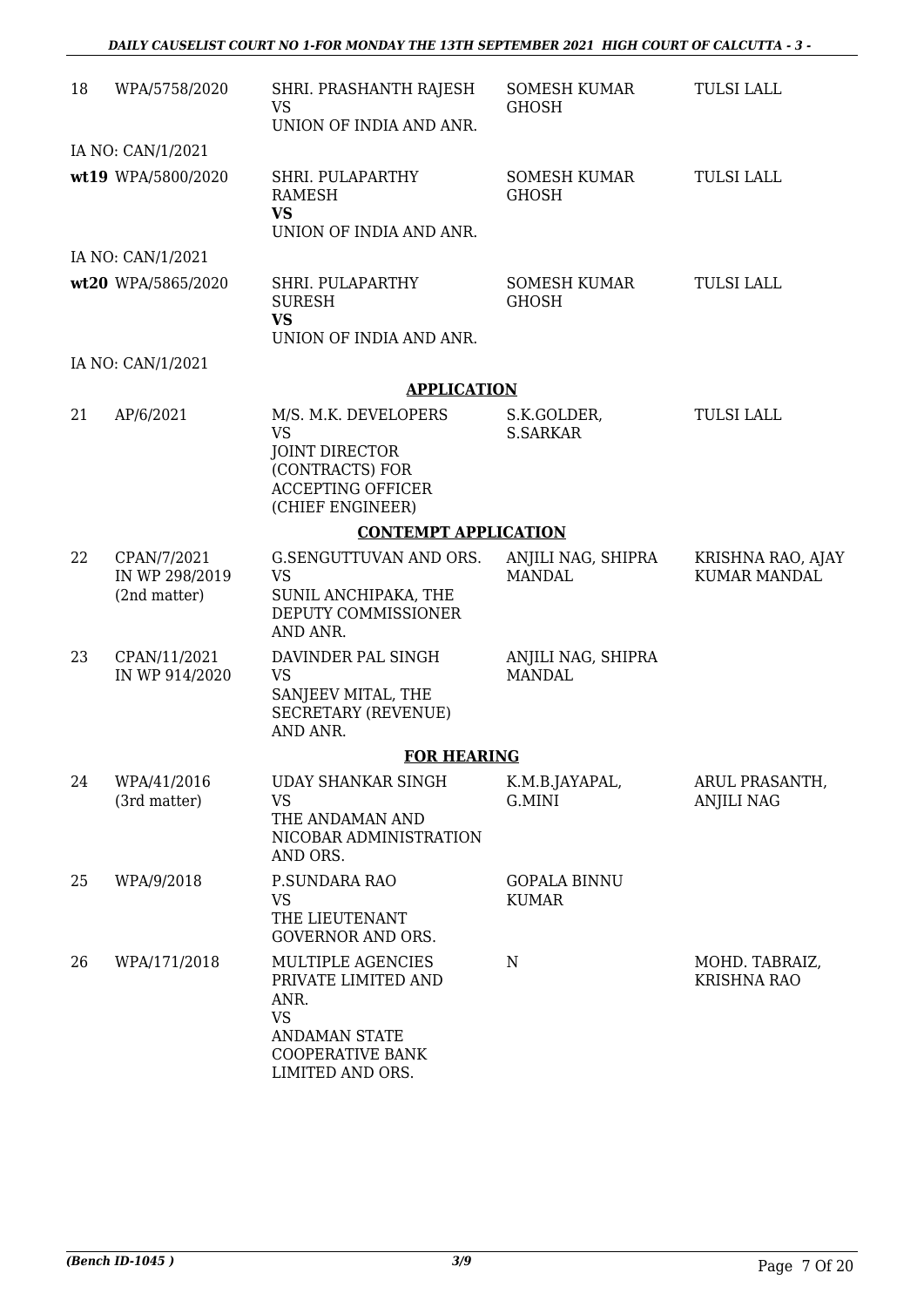| 27 | WPA/236/2018      | <b>EXECUTIVE ENGINEER,</b><br>CONSTRUCTION DIVISION-<br>II, APWD                               | <b>MOHAMMED</b><br><b>TABRAIZ</b> | <b>GOPALA BINNU</b><br><b>KUMAR</b>               |
|----|-------------------|------------------------------------------------------------------------------------------------|-----------------------------------|---------------------------------------------------|
|    |                   | <b>VS</b><br>S. PRABHAKARAN AND ORS.                                                           |                                   |                                                   |
| 28 | WPA/283/2018      | VANVIKAS EMPLOYEES<br>ASSOCIATION AND ORS.<br>VS<br>HE MINISTRY OF HOME<br>AFFAIRS AND ORS.    | <b>G.BINNU KUMAR</b>              | TULSI LALL,<br>KRISHNA RAO,<br><b>TASNEEM</b>     |
| 29 | SA/1/2019         | USMAN ALI AND ORS.<br><b>VS</b><br>CHAMPA DEVI AND ORS.                                        | N.A.KHAN                          | K.M.B.JAYAPAL,<br>G.MINI, SABRINA<br><b>BEGUM</b> |
|    | wt30 SA/2/2019    | USMAN ALI AND ORS.<br><b>VS</b><br>CHAMPA DEVI AND ORS.                                        | N.A.KHAN                          | K.M.B.JAYAPAL,<br>G.MINI, SABRINA<br><b>BEGUM</b> |
| 31 | FMAT/3/2019       | SABITA DEVI AND ORS.<br><b>VS</b><br>THE MANAGER AND ANR.                                      | K.M.B.JAYAPAL,<br>G.MINI          | ARUL PRASANTH,<br><b>ANITHA HEGDE</b>             |
| 32 | SA/4/2019         | JAI NARAYAN SINGH<br><b>VS</b><br>BADRUDDIN AND ORS.                                           | K.M.B.JAYAPAL                     | N.A.KHAN                                          |
| 33 | SA/7/2019         | <b>SUKHODA ROY</b><br><b>VS</b><br>ANWESHA SARKAR AND<br>ANR.                                  | AJAY KUMAR<br><b>MANDAL</b>       | K.M.B.JAYAPAL,<br>G.MINI                          |
| 34 | SAT/11/2019       | AJIT RANJAN SAOJAL<br><b>VS</b><br>SANDHAYA RANI SAOJAL<br>AND ORS.                            | <b>ANANDA HALDER</b>              | <b>ARUL PRASANTH</b>                              |
|    | IA NO: CAN/1/2021 |                                                                                                |                                   |                                                   |
| 35 | WPA/101/2019      | M/S ANDAMAN BUBBLES<br>AND ORS.<br><b>VS</b><br>THE LIEUTENANT<br><b>GOVERNOR AND ORS.</b>     | <b>ANJILI NAG</b>                 | KRISHNA RAO, AJAY<br><b>KUMAR MANDAL</b>          |
| 36 | WPA/150/2019      | UTTAM SHIL @ UTTAM<br>SEAL AND ORS.<br><b>VS</b><br>THE LIEUTENANT<br><b>GOVERNOR AND ORS.</b> | ANJILI NAG                        | <b>KRISHNA RAO</b>                                |
|    | wt37 WPA/3/2019   | SHYNI JOSE<br>VS<br>THE LIEUTENANT<br><b>GOVERNOR AND ORS.</b>                                 | <b>ANJILI NAG</b>                 | <b>KRISHNA RAO</b>                                |
|    | wt38 WPA/9/2019   | T. SHANMUGAM<br><b>VS</b><br>THE LIEUTENANT<br><b>GOVERNOR AND ORS.</b>                        | <b>ANJILI NAG</b>                 | <b>KRISHNA RAO</b>                                |
| 39 | WPA/179/2019      | <b>SELVI K.NATHAN</b><br><b>VS</b><br>THE ANDAMAN AND<br>NICOBAR ADMINISTRATION<br>AND ORS.    | K.M.B.JAYAPAL,<br>G.MINI          | <b>KRISHNA RAO</b>                                |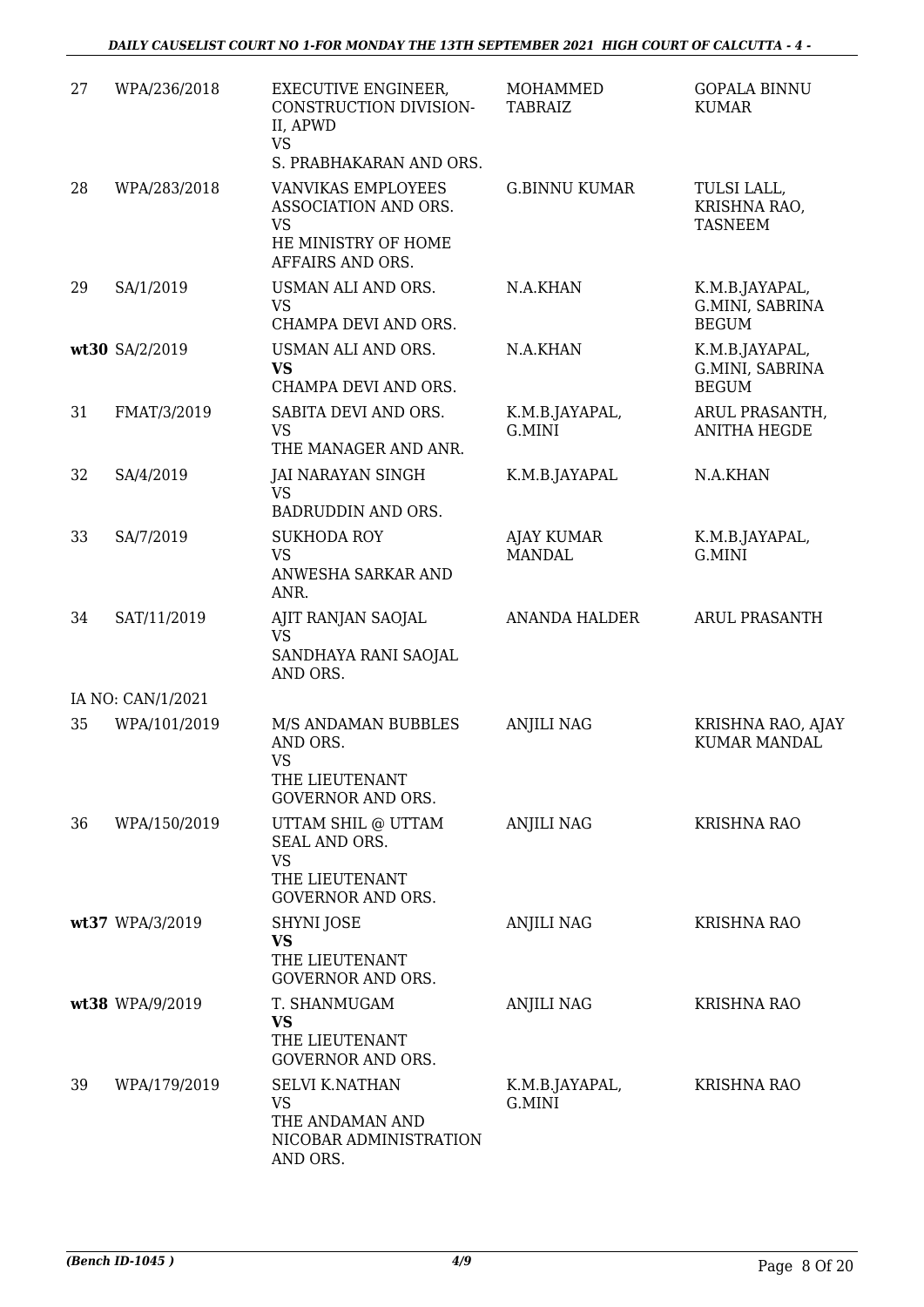| 40 | WPA/203/2019      | DIVISIONAL FOREST<br>OFFICER, MAYABUNDER<br><b>VS</b><br>SHRI. BIRSA KINDO                                                           | S. C. MISHRA                         | <b>GOPALA BINU</b><br><b>KUMAR</b>  |
|----|-------------------|--------------------------------------------------------------------------------------------------------------------------------------|--------------------------------------|-------------------------------------|
|    | wt41 WPA/173/2019 | <b>SHRI BIRSA KINDO</b><br><b>VS</b><br>THE DIVISIONAL FOREST<br>OFFICER, MAYABUNDER                                                 | <b>GOPALA BINU KUMAR</b>             | <b>KRISHNA RAO</b>                  |
| 42 | WPA/209/2019      | R. KAUSHALYA AND ORS.<br><b>VS</b><br>THE UNION OF INDIA AND<br>ORS.                                                                 | ANJILI NAG, SHIPRA<br><b>MANDAL</b>  | MOHD. TABRAIZ                       |
| 43 | WPA/226/2019      | <b>ANDAMAN TIMBER</b><br><b>INDUSTRIES LIMITED</b><br><b>VS</b><br>THE CHIEF SECRETARY<br>AND ORS.                                   | K.M.B.JAYAPAL,<br>G.MINI             | <b>KRISHNA RAO</b>                  |
| 44 | WPA/237/2019      | SHRI. S. M. MUSTAFA<br><b>VS</b><br>THE ANDAMAN AND<br>NICOBAR ADMINISTRATION<br>AND ORS.                                            | G.MINI AND K.M.B.<br><b>JAYAPAL</b>  | <b>KRISHNA RAO</b>                  |
| 45 | WPA/241/2019      | THE EXECUTIVE ENGINEER<br>NORTH ANDAMAN<br>CONSTRUCTION DIVISION<br>(NACD)<br><b>VS</b><br>SMTI. REKHA NAIR AND<br>ORS.              | MOHAMMED<br><b>TABRAIZ</b>           | <b>GOPALA BINNU</b><br><b>KUMAR</b> |
| 46 | WPA/246/2019      | A.SUNDAR<br><b>VS</b><br>THE HONBLE LIEUTENANT<br><b>GOVERNOR AND ORS.</b>                                                           | <b>GOPALA BINNU</b><br><b>KUMAR</b>  | M.P.KAMARAJ                         |
| 47 | WPA/263/2019      | KUMAR HARSHAVARDHAN<br><b>VS</b><br>THE UNION OF INDIA AND<br>ORS.                                                                   | <b>KMB JAYAPAL</b>                   | <b>TASNEEM</b>                      |
| 48 | WPA/282/2019      | <b>MANOJ PAUL</b><br><b>VS</b><br>THE UNION TERRITORY,<br><b>ADMINISTRATION OF</b><br>ANDAMAN AND NICOBAR<br><b>ISLANDS AND ORS.</b> | IN PERSON                            | <b>KRISHNA RAO</b>                  |
| 49 | WPA/288/2019      | SHRI. SHAJAN T. OOMMEN<br>VS<br>ANDAMAN AND NICOBAR<br>ADMINISTRATION AND<br>ORS.                                                    | DEEP CHAIM KABIR,<br>S. AJITH PRASAD | KRISHNA RAO                         |
| 50 | WPA/293/2019      | <b>RAJESH RAM</b><br><b>VS</b><br>THE ANDAMAN AND<br>NICOBAR ADMINISTRATION<br>AND ORS.                                              | DEEP CHAIM KABIR,<br>S.AJIT PRASAD   | ARUL PRASANTH,<br>N.A.KHAN          |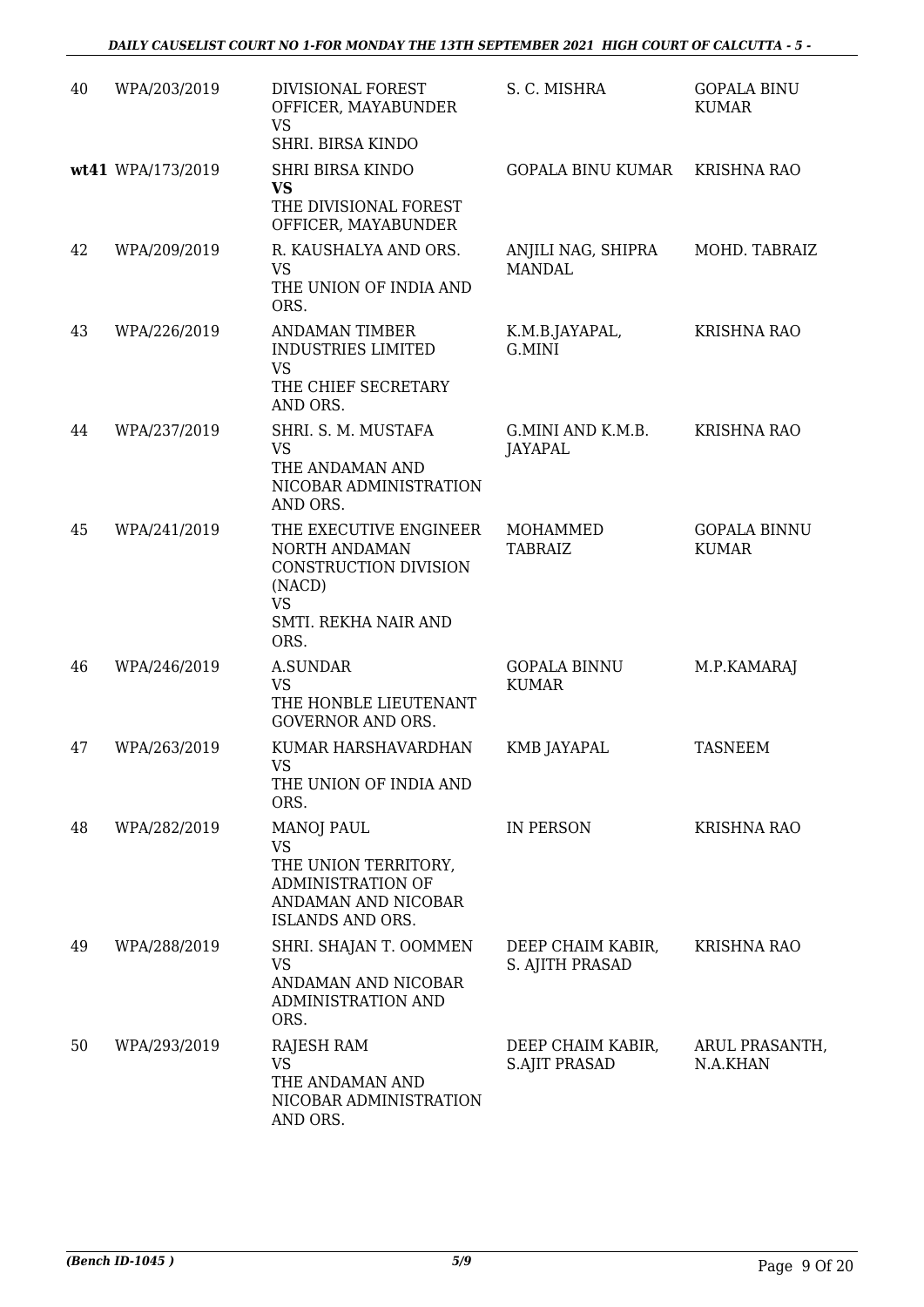*DAILY CAUSELIST COURT NO 1-FOR MONDAY THE 13TH SEPTEMBER 2021 HIGH COURT OF CALCUTTA - 6 -* 

| 51 | WPA/329/2019      | TOURIST WORKERS UNION<br>AND ANR.<br><b>VS</b><br>THE ANDAMAN AND<br>NICOBAR ADMINISTRATION<br>AND ORS. | <b>GOPALA BINNU</b><br><b>KUMAR</b> | KRISHNA RAO,<br><b>ANJILI NAG</b>        |
|----|-------------------|---------------------------------------------------------------------------------------------------------|-------------------------------------|------------------------------------------|
| 52 | FMA/1/2020        | ARPITA GHOSH<br><b>VS</b><br>SHIV PRASAD AND ANR.                                                       | MR. KRISHNA RAO                     | S.C.MISHRA                               |
| 53 | SAT/1/2020        | M. T. SAIDU AND ORS.<br><b>VS</b><br>M/S. ANDAMAN TIMBER<br><b>INDUSTRIES LIMITED AND</b><br>ANR.       | K. VIJAY KUMAR                      | K. M. B JAYAPAL                          |
| 54 | SAT/7/2020        | KALAIARASAN AND ORS.<br><b>VS</b><br>ASIF ALI AND ORS.                                                  | ANJILI NAG                          | KMB JAYAPAL                              |
| 55 | CO/10/2020        | <b>REKHA ROY</b><br><b>VS</b><br><b>GURUCHAND MAJUMDAR</b><br>AND ORS.                                  | <b>RAKESH KUMAR</b>                 |                                          |
| 56 | WPA/34/2020       | SMTI. REBA MONDAL<br><b>VS</b><br>THE UNION OF INDIA AND<br>ORS.                                        | <b>ANANDA HALDER</b>                | <b>KRISHNA RAO</b>                       |
| 57 | WPA/52/2020       | P.KANNAN<br><b>VS</b><br>THE UNION OF INDIA AND<br>ORS.                                                 | K.M.B.JAYAPAL                       | KRISHNA RAO, AJAY<br><b>KUMAR MANDAL</b> |
| 58 | WPA/61/2020       | THE ANDAMAN AND<br><b>NICOBAR</b><br>ADMINISTRATION,<br><b>VS</b><br>PONDICHERRY UNIVERSITY             | MAHESHWAR LALL                      | RAJINDER SINGH                           |
|    | IA NO: CAN/1/2021 |                                                                                                         |                                     |                                          |
| 59 | WPA/76/2020       | <b>JOHN WESLEY</b><br><b>VS</b><br>THE ANDAMAN AND<br>NICOBAR ADMINISTRATION<br>AND ORS.                | K. Vijay Kumar                      | KRISHNA RAO,<br>M.P.KAMARAJ              |
| 60 | WPA/92/2020       | <b>BINA DAS</b><br><b>VS</b><br>THE LIEUTENANT<br><b>GOVERNOR AND ORS.</b>                              |                                     | <b>KRISHNA RAO</b>                       |
| 61 | WPA/95/2020       | <b>ANITA XESS</b><br>VS<br>THE UNION OF INDIA AND<br>ORS.                                               | <b>GOPALA BINNU</b><br><b>KUMAR</b> |                                          |
| 62 | WPA/97/2020       | P.YADAVA RAO<br><b>VS</b><br>THE UNION OF INDIA AND<br>ORS.                                             | <b>GOPALA BINNU</b><br><b>KUMAR</b> | KRISHNA RAO, AJAY<br><b>KUMAR MANDAL</b> |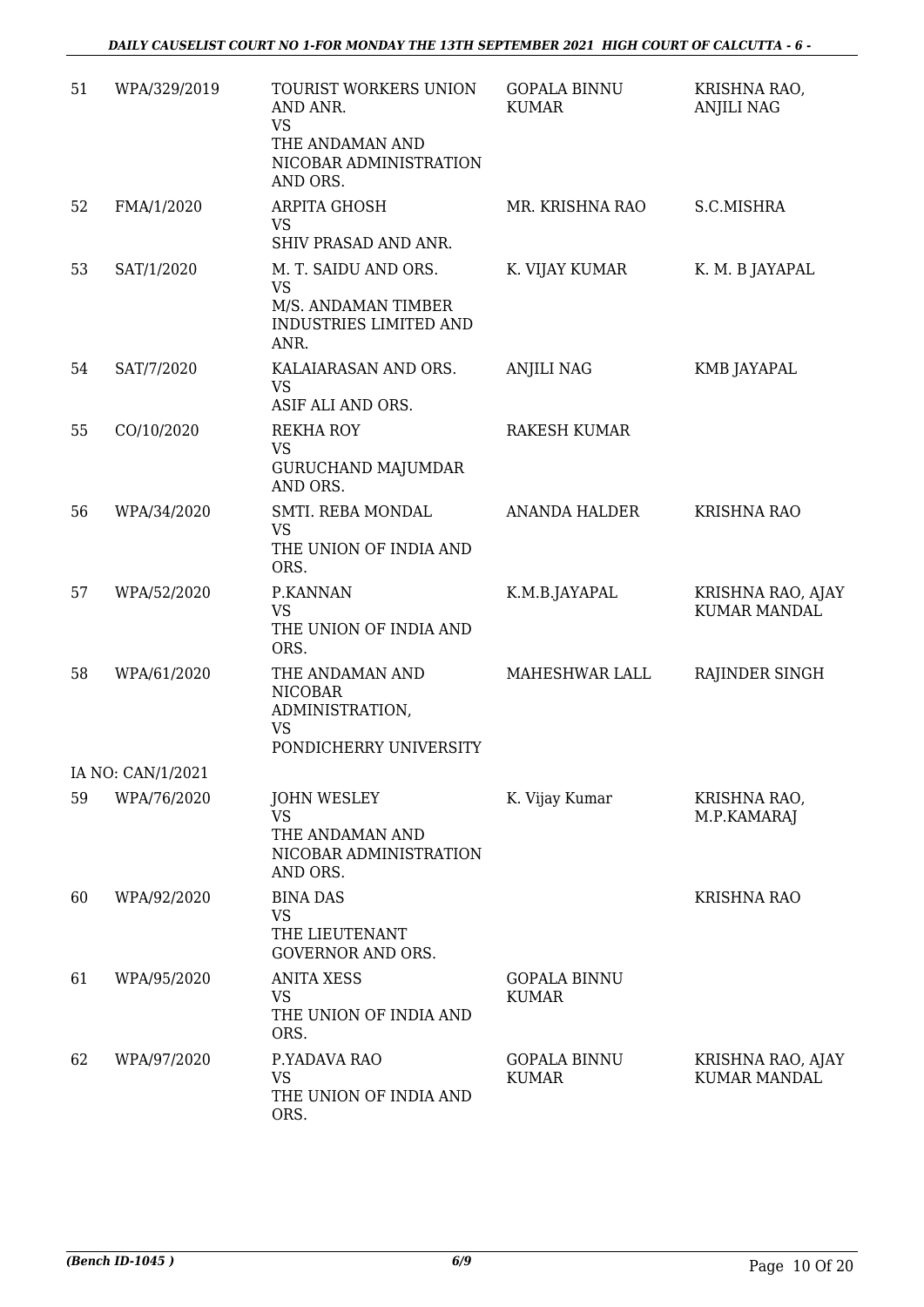| 63 | WPA/102/2020                 | SHRI. AKSHAY PANT<br><b>VS</b><br>THE UNION OF INDIA AND<br>ORS.                                              | G. MINI AND K.M.B.<br>JAYAPAL                           | M.P.KAMARAJ                                                        |
|----|------------------------------|---------------------------------------------------------------------------------------------------------------|---------------------------------------------------------|--------------------------------------------------------------------|
| 64 | RVW/102/2020<br>(4th Matter) | THE UNION OF INDIA AND<br>ORS.<br><b>VS</b><br>ANDAMAN PLANTATION<br>AND DEVELOPMENT<br>CORPORATION PVT. LTD. | <b>VIKRAMJIT</b><br>BANERJEE, ARUL<br>PRASANT, G.INDIRA | <b>RAJA BASU</b><br>CHOUDHURY,<br>A.HUSSAIN, JYOTI<br><b>SINGH</b> |
|    | IA NO: CAN/1/2021            |                                                                                                               |                                                         |                                                                    |
| 65 | WPA/105/2020                 | PREM KISHEN<br><b>VS</b><br>THE ANDAMAN AND<br>NICOBAR ADMINISTRATION<br>AND ORS.                             | K.M.B.JAYAPAL,<br>G.MINI                                | <b>KRISHNA RAO</b>                                                 |
|    | wt66 WPA/103/2020            | <b>HARISH KISHEN</b><br><b>VS</b><br>THE ANDAMAN AND<br>NICOBAR ADMINISTRATION<br>AND ORS.                    | K.M.B.JAYAPAL,<br>G.MINI                                | <b>KRISHNA RAO</b>                                                 |
|    | wt67 WPA/104/2020            | <b>RAM KISHEN</b><br><b>VS</b><br>THE ANDAMAN AND<br>NICOBAR ADMINISTRATION<br>AND ORS.                       | K.M.B.JAYAPAL,<br>G.MINI                                | <b>KRISHNA RAO</b>                                                 |
|    | wt68 WPA/106/2020            | PERNITA DEVI<br><b>VS</b><br>THE ANDAMAN AND<br>NICOBAR ADMINISTRATION<br>AND ORS.                            | K.M.B.JAYAPAL,<br>G.MINI                                | <b>KRISHNA RAO</b>                                                 |
|    | wt69 WPA/110/2020            | <b>KHATHIJA</b><br><b>VS</b><br>THE UNION OF INDIA AND<br>ORS.                                                | K.M.B.JAYAPAL                                           | <b>KRISHNA RAO</b>                                                 |
|    | wt70 WPA/70/2021             | <b>HAR JEEVAN RAM</b><br><b>VS</b><br>THE LIEUTENANT<br><b>GOVERNOR AND ORS.</b>                              | K.M.B.JAYAPAL                                           | K.M.B.JAYAPAL                                                      |
|    | wt71 WPA/71/2021             | PREM KISHEN<br><b>VS</b><br>THE ANDAMAN AND<br>NICOBAR ADMINISTRATION<br>AND ORS.                             | K.M.B.JAYAPAL                                           | <b>KRISHNA RAO</b>                                                 |
|    | wt72 WPA/72/2021             | <b>HARISH KISHEN</b><br>VS<br>THE ANDAMAN AND<br>NICOBAR ADMINISTRATION<br>AND ORS.                           | K.M.B. JAYAPAL                                          | <b>KRISHNA RAO</b>                                                 |
| 73 | WPA/107/2020                 | THE EXECUTIVE ENGINEER<br><b>VS</b><br>S.MANOHARI AND ORS.                                                    | <b>KRISHNA RAO</b>                                      | <b>G.BINNU KUMAR</b>                                               |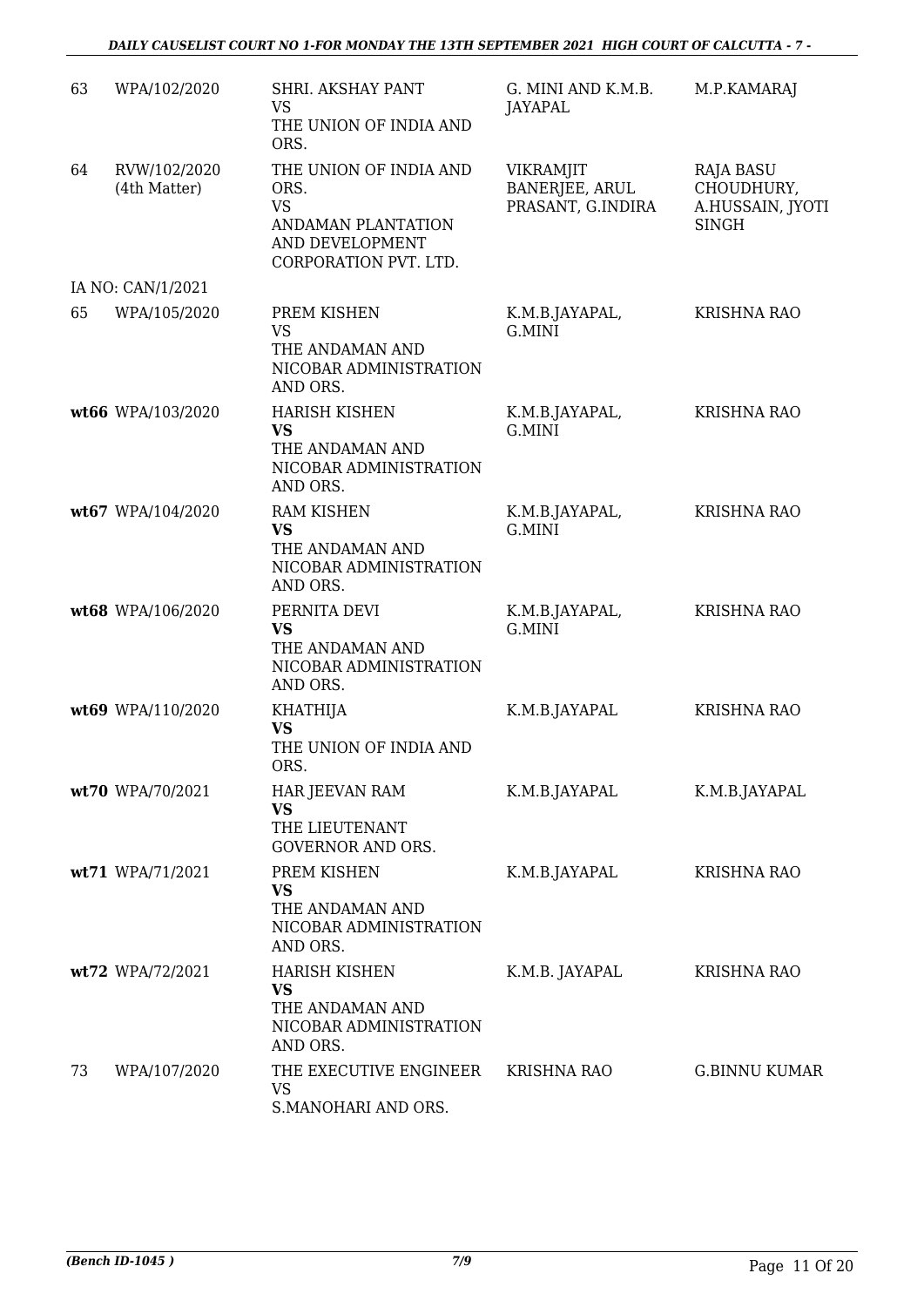|    | wt74 WPA/117/2020 | S.MANOHARI AND ORS.<br><b>VS</b><br>THE EXECUTIVE<br>ENGINEER, PORT BLAIR<br>NORTH DIVISION, APWD          | <b>GOPALA BINNU</b><br><b>KUMAR</b> | <b>KRISHNA RAO</b>                        |
|----|-------------------|------------------------------------------------------------------------------------------------------------|-------------------------------------|-------------------------------------------|
| 75 | WPA/116/2020      | BIJLI KAAMGAR UNION AND<br>ANR.<br><b>VS</b><br>THE HONBLE<br>LT.GOVERNOR AND ORS.                         | <b>GOPALA BINNU</b><br><b>KUMAR</b> | KRISHNA RAO, AJAY<br><b>KUMAR MANDAL</b>  |
| 76 | WPA/121/2020      | SOBHANA KUMARI<br><b>VS</b><br>THE LIEUTENANT<br><b>GOVERNOR AND ORS.</b>                                  | <b>GOPALA BINNU</b><br><b>KUMAR</b> | <b>KRISHNA RAO</b>                        |
| 77 | WPA/123/2020      | M.KRISHNAN<br><b>VS</b><br>THE LT GOVERNOR AND<br>ORS.                                                     | MOHAMMED<br><b>TABRAIZ</b>          | <b>ARUL PRASANTH</b>                      |
| 78 | WPA/131/2020      | <b>SOURAV MISRA</b><br><b>VS</b><br>THE ANDAMAN AND<br>NICOBAR ADMINISTRATION<br>AND ORS.                  | K.VIJAY KUMAR                       | <b>KRISHNA RAO</b>                        |
| 79 | WPA/137/2020      | MOHD. NASRULLAH<br><b>VS</b><br>THE COMMISSIONER,<br><b>GOOD AND SERVICE TAX</b><br>AND ORS.               | <b>ANANDA HALDER</b>                | KRISHNA RAO,<br>A.K.MANDAL                |
| 80 | WPA/149/2020      | M/S T.T. TRADING<br>COMPANY AND ANR.<br><b>VS</b><br>THE ANDAMAN AND<br>NICOBAR ADMINISTRATION<br>AND ORS. | <b>ANJILI NAG</b>                   | <b>ARUL PRASANTH</b>                      |
| 81 | WPA/8463/2020     | SHRI. V. RAVICHANDRAN<br>AND ANR.<br><b>VS</b><br>THE LT.GOVERNOR AND<br>ORS.                              | GOPALA BINU KUMAR KRISHNA RAO, AJAY | <b>KUMAR MANDAL</b>                       |
| 82 | WPA/9283/2020     | RITHI SINGH AND ORS.<br><b>VS</b><br>THE LIEUTENANT<br><b>GOVERNOR AND ORS.</b>                            | <b>ANJILI NAG</b>                   | KRISHNA RAO, AJAY<br><b>KUMAR MANDAL</b>  |
| 83 | WPA/2/2021        | <b>S.RAVINDRAN</b><br><b>VS</b><br>THE ADMINISTRATOR AND<br>ORS.                                           | ANJILI NAG, SHIPRA<br><b>MANDAL</b> | KRISHNA RAO,<br>A.K.MANDAL                |
| 84 | WPA/46/2021       | M. MEGHAVARNAM AND<br>ORS.<br><b>VS</b><br>THE DIRECTOR GENERAL<br>OF SHIPPING AND ORS.                    | ANJILI NAG, SHIPRA<br><b>MANDAL</b> | TULSI LALL,<br>KRISHNA RAO,<br>A.K.MANDAL |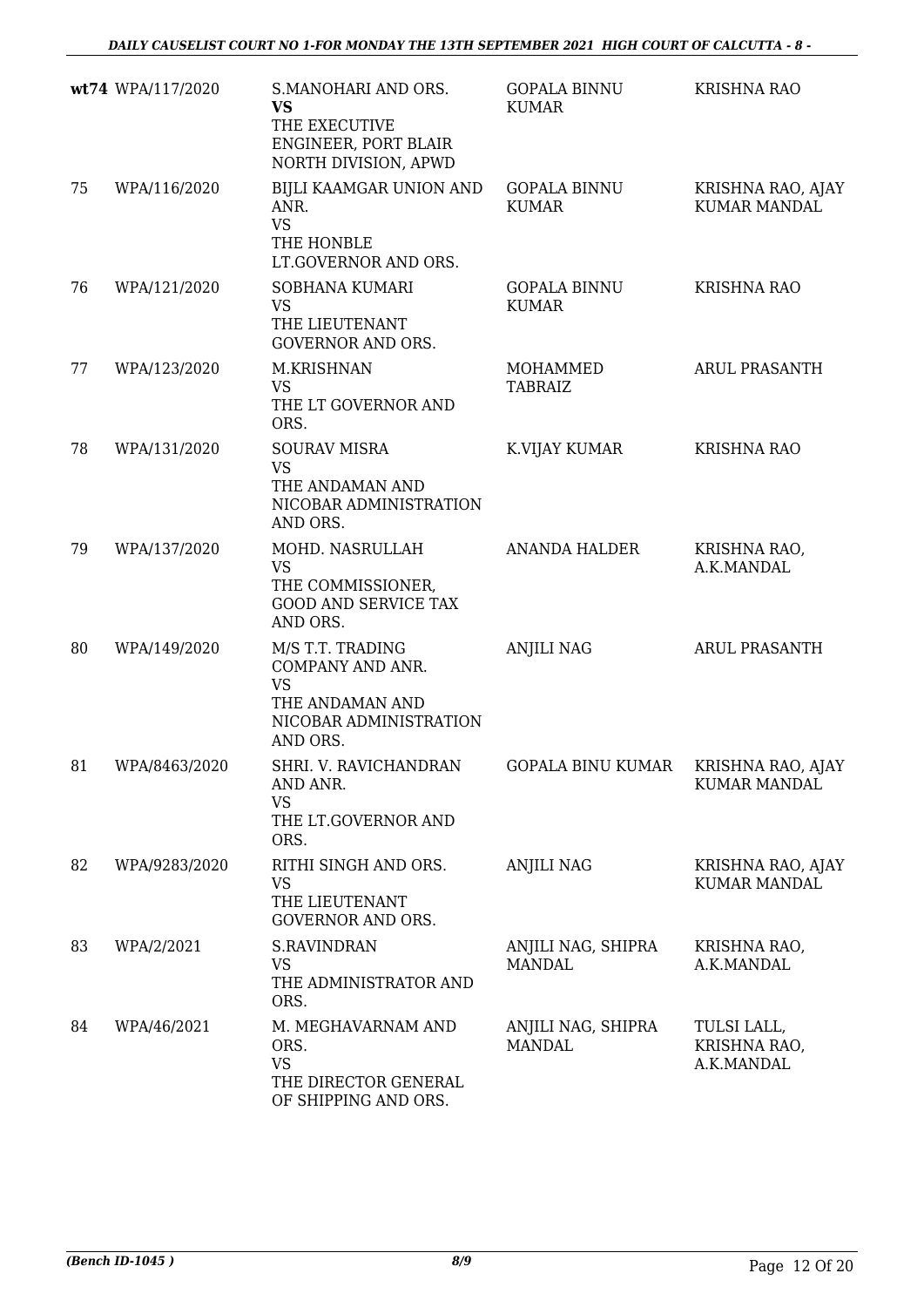| 85 | WPA/134/2021 | M/S SALCON ENGINEERS<br>AND FABRICATORS AND<br>ANR.<br>VS<br>THE CHAIRMAN. STATE<br>TRANSPORT AUTHORITY<br>AND ORS. | V.D.SIVABALAN,<br>RAKESH KUMAR | KRISHNA RAO                       |
|----|--------------|---------------------------------------------------------------------------------------------------------------------|--------------------------------|-----------------------------------|
| 86 | WPA/185/2021 | THE INDIA RED CROSS<br><b>SOCIETY</b><br>VS<br>THE ANDAMAN AND<br>NICOBAR ADMINISTRATION                            | MOHD. TABRAIZ                  | KRISHNA RAO, AJAY<br>KUMAR MANDAL |

IA NO: CAN/2/2021, CAN/1/2021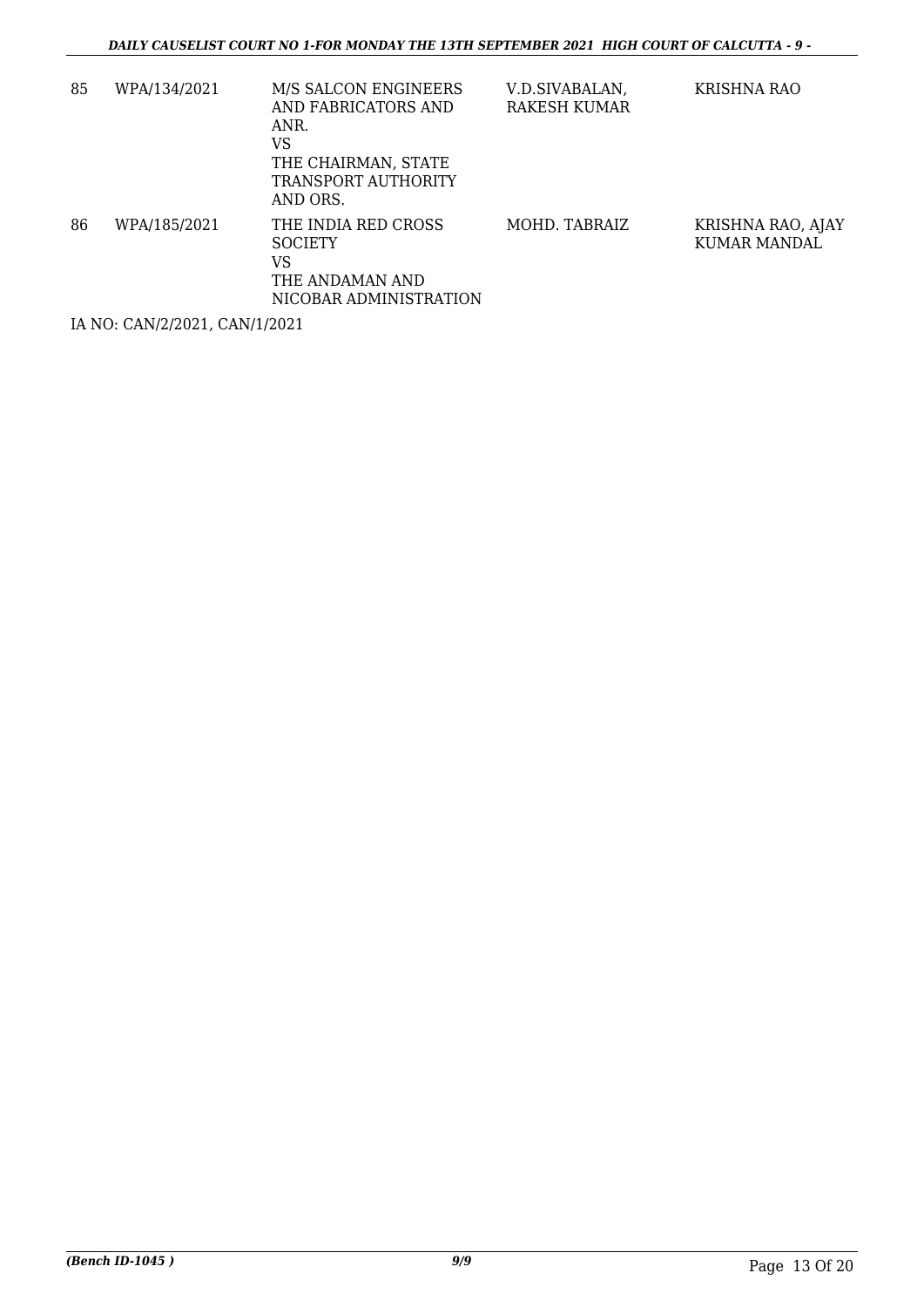

# Calcutta High Court **In The Circuit Bench at Port Blair**

# **Appellate Side**

**DAILY CAUSELIST For Monday The 13th September 2021**

### **COURT NO. 2**

**SINGLE BENCH (SINGLE BENCH)**

### **HON'BLE JUSTICE SHIVAKANT PRASAD**

|                | <b>APPLICATION</b> |                                                                                            |                                                        |                                          |  |  |
|----------------|--------------------|--------------------------------------------------------------------------------------------|--------------------------------------------------------|------------------------------------------|--|--|
| 1              | CRM/4/2021         | <b>B.VENKAT RAO</b><br><b>VS</b><br>THE STATE                                              | M.K.THAKUR, ANUP<br><b>CHAKRABORTY</b>                 | <b>KRISHNA RAO</b>                       |  |  |
| $\overline{2}$ | WPA/135/2020       | THE DIRECTOR OF<br><b>TRANSPORT</b><br><b>VS</b><br>SHIVNATH AND ORS.                      | <b>KRISHNA RAO</b>                                     | <b>G.BINNU KUMAR</b>                     |  |  |
|                | IA NO: CAN/1/2021  |                                                                                            |                                                        |                                          |  |  |
|                |                    | <b>MOTION</b>                                                                              |                                                        |                                          |  |  |
| 3              | CRR/18/2019        | <b>RUPESH KISHEN</b><br><b>VS</b><br>THE STATE                                             | RAKESH PAL GOBIND                                      | KRISHNA RAO, AJAY<br><b>KUMAR MANDAL</b> |  |  |
| 4              | CRR/2/2020         | <b>JANAK RAM</b><br><b>VS</b><br>SITAMMA AND ANR.                                          | R.P.GOBIND,<br>P.MENON                                 | KRISHNA RAO,<br>A.K.MANDAL               |  |  |
| 5              | WPA/104/2021       | SMTI. VELLAIAMMAL<br><b>VS</b><br>THE ANDAMAN AND<br>NICOBAR ADMINISTRATION<br>AND 03 ORS. | R. ARUL PETER                                          | KRISHNA RAO                              |  |  |
| 6              | WPA/144/2021       | SHRI. SHEIK SAFIUL ISLAM<br><b>VS</b><br>THE TEHSILDAR                                     | MR. K. SABIR                                           |                                          |  |  |
| 7              | WPA/151/2021       | <b>V.PANDI SELVI</b><br>VS<br>THE ANDAMAN AND<br>NICOBAR ADMINISTRATION<br>AND ORS.        | <b>SRIJA DAS</b>                                       | <b>KRISHNA RAO</b>                       |  |  |
| 8              | WPA/163/2021       | <b>SUNITA DEVI</b><br><b>VS</b><br>THE DIRECTOR,<br>DIRECTORATE OF<br>EDUCATION AND ORS.   | R.P.GOBIND,<br>S.C.MISHRA,<br>P.MENON,<br>P.A.M.SABITH |                                          |  |  |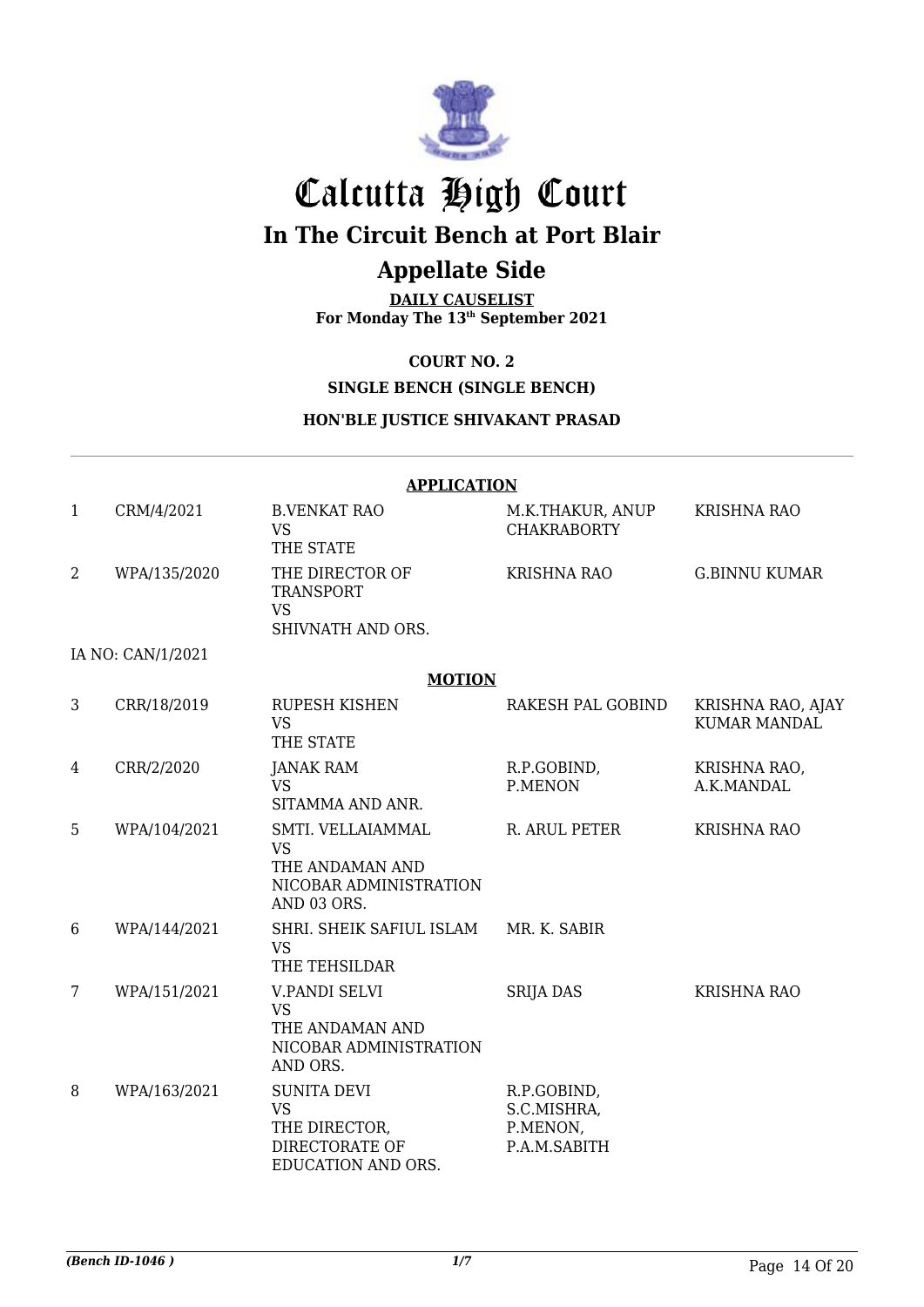| $9\,$ | WPA/167/2021       | RITA TIRKEY AND ORS.<br><b>VS</b><br>THE SECRETARY, PBMC<br>AND ORS.                   | K.SABIR                             |                                          |
|-------|--------------------|----------------------------------------------------------------------------------------|-------------------------------------|------------------------------------------|
| 10    | WPA/170/2021       | <b>SUSAMA KUNDU</b><br><b>VS</b><br>THE DEPUTY<br>COMMISSIONER AND ORS.                | ANJILI NAG,<br>V.K.BISWAS           |                                          |
| 11    | CRR/9/2021         | HASSAN ALI AND ANOTHER<br><b>VS</b><br>THE STATE (THROUGH THE<br>PUBLIC PROSECUTOR)    | <b>GOPALA BINNU</b><br><b>KUMAR</b> |                                          |
| 12    | CRR/10/2021        | A.MUTHU<br><b>VS</b><br>THE STATE (U.T. OF<br>ANDAMAN AND NICOBAR<br><b>ISLANDS</b>    | <b>ARUL PRASNTH</b>                 |                                          |
|       | IA NO: CRAN/1/2021 |                                                                                        |                                     |                                          |
|       |                    | <b>FOR HEARING</b>                                                                     |                                     |                                          |
| 13    | CRA/14/2019        | THE STATE<br><b>VS</b><br>A.JOSEMON                                                    | <b>KRISHNA RAO</b>                  | <b>GOPALA BINNU</b><br><b>KUMAR</b>      |
|       | IA NO: CRAN/1/2021 |                                                                                        |                                     |                                          |
| 14    | CRA/6/2018         | THE STATE<br><b>VS</b><br><b>SANDIP KUMAR</b>                                          | <b>KRISHNA RAO</b>                  | <b>GOPALA BINNU</b><br><b>KUMAR</b>      |
| 15    | CRA/3/2019         | THE STATE<br><b>VS</b><br>A.MAHESHWAR RAO AND<br>ORS.                                  | A.S.ZINU                            | ANJILI NAG, GOPALA<br><b>BINNU KUMAR</b> |
| 16    | WPA/238/2019       | SMTI. PRIYA MINJ<br><b>VS</b><br>THE ANDAMAN AND<br>NICOBAR ADMINISTRATION<br>AND ANR. | K. M. B. JAYAPAL                    | <b>KRISHNA RAO</b>                       |
| 17    | WPA/109/2020       | <b>SASI KALA</b><br><b>VS</b><br>THE UNION OF INDIA AND<br>ORS.                        | K.M.B.JAYAPAL,<br>G.MINI            | <b>KRISHNA RAO</b>                       |
| 18    | CRA/1/2017         | SHRI. K. ESWAR RAO<br><b>VS</b><br>SHRI. K. G. SAM KUTTY                               |                                     | A.K.CHAKRABORTY                          |
| 19    | CRR/1/2017         | THE STATE (CBI)<br><b>VS</b><br>NEWAZESH ALI AND ORS.                                  | RAKESH PAL GOBIND                   | ARUL PRASANTH                            |
|       | wt20 CRR/17/2018   | THE STATE (CBI)<br><b>VS</b><br>MAN MOHAN SINGH                                        | RAKESH PAL GOBIND                   | MOHD. TABRAIZ                            |
|       | wt21 CRR/18/2018   | THE STATE (CBI)<br>VS<br>PUSHPA RAJU                                                   | RAKESH PAL GOBIND                   | <b>GOPALA BINNU</b><br><b>KUMAR</b>      |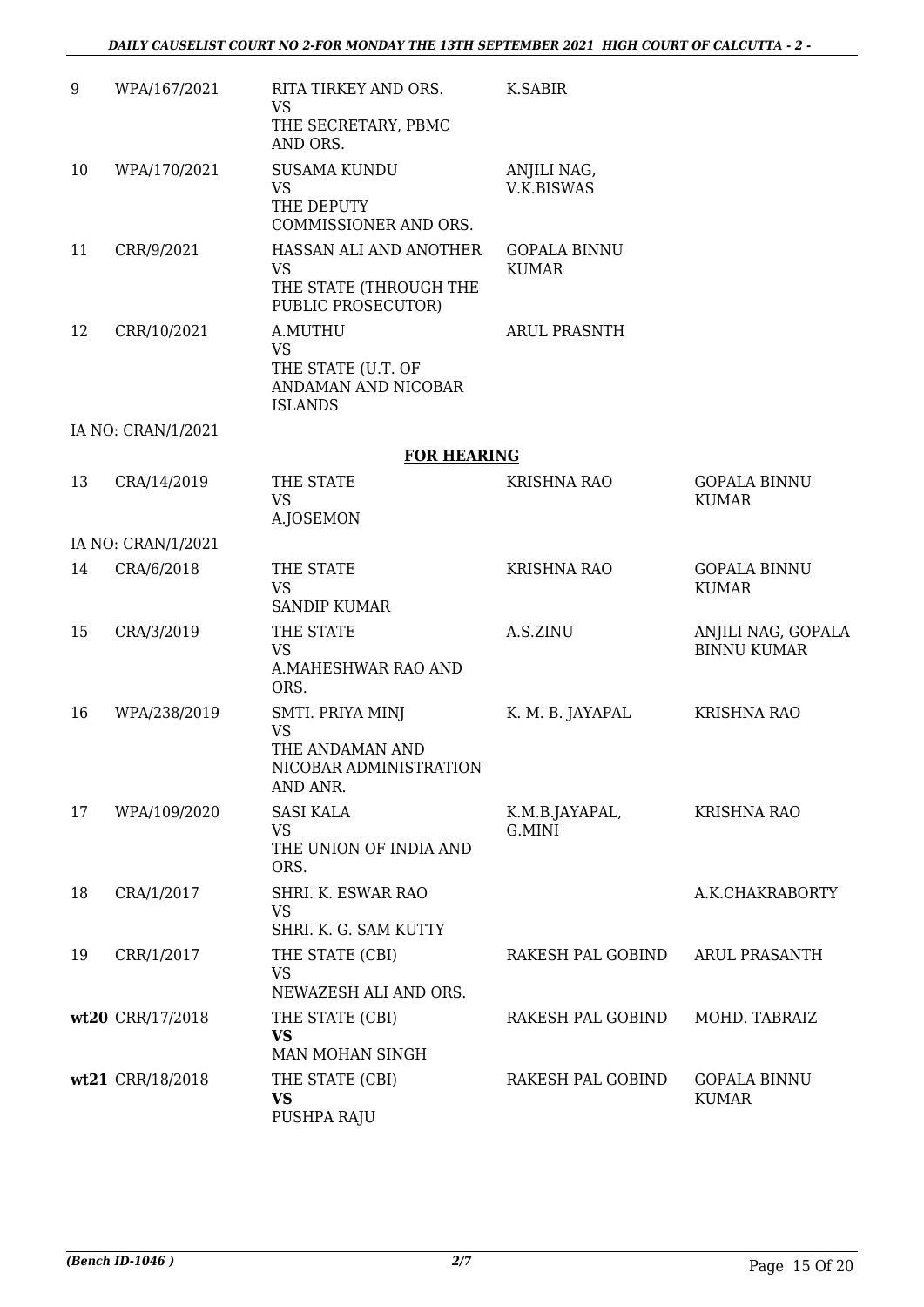|    | wt22 CRR/19/2018  | THE STATE (CBI)<br><b>VS</b><br>THOMAS HERENZ AND<br>ORS.                                                                                  | RAKESH PAL GOBIND                     | K.M.B.JAYAPAL                            |
|----|-------------------|--------------------------------------------------------------------------------------------------------------------------------------------|---------------------------------------|------------------------------------------|
| 23 | CRA/12/2019       | PRADEEP HALDER<br><b>VS</b><br>THE STATE                                                                                                   | D. ILANGO AND R.<br>PRADEEP           | <b>KRISHNA RAO</b>                       |
| 24 | CRR/13/2019       | <b>B.RAJALAXMI AND ANR.</b><br><b>VS</b><br>K.M.RAMESH                                                                                     | ARUL PRASANTH,<br><b>DOLLY SARKAR</b> | D.ILANGO, ANJILI<br><b>NAG</b>           |
| 25 | CRR/31/2019       | SHRI. MOHD ASIF<br><b>VS</b><br>SMTI. MUBASHIRA                                                                                            | MRS. KAVITA TEWARI<br><b>RAO</b>      | MS. BABITA DAS                           |
| 26 | WPA/324/2019      | V.TRIMURTHY AND ORS.<br><b>VS</b><br>THE LIEUTENANT<br><b>GOVERNOR AND ORS.</b>                                                            | <b>ANJILI NAG</b>                     | ARUL PRASANTH                            |
|    | IA NO: CAN/1/2021 |                                                                                                                                            |                                       |                                          |
| 27 | WPA/20297/2019    | M/S ARYAN AQUA (INDIA)<br>PVT. LTD.<br><b>VS</b><br>THE ANDAMAN AND<br>NICOBAR ADMINISTRATION<br>AND ORS.                                  | <b>ANJILI NAG</b>                     | KRISHNA RAO, AJAY<br><b>KUMAR MANDAL</b> |
| 28 | WPA/33/2020       | N.YUSUF<br><b>VS</b><br>THE ANDAMAN AND<br>NICOBAR ADMINISTRATION<br>AND ORS.                                                              | K.VIJAY KUMAR                         | <b>AJAY KUMAR</b><br><b>MANDAL</b>       |
| 29 | WPA/47/2020       | S.PONNAMMAL<br><b>VS</b><br>THE UNION OF INDIA AND<br>ORS.                                                                                 | DEEP CHAIM KABIR,<br>AJITH S. PRASAD  | <b>KRISHNA RAO</b>                       |
| 30 | WPA/54/2020       | KISHEN RAM<br>VS<br>THE LIEUTENANT<br><b>GOVERNOR AND ORS.</b>                                                                             | G. MINI AND K.M.B.<br>JAYAPAL         |                                          |
| 31 | WPA/90/2020       | S. SHANMUGANATHAN<br><b>VS</b><br>ANDAMAN NICOBAR<br><b>ISLANDS INTEGRATED</b><br>DEVELOPMENT<br>CORPORATION LIMITED<br>(ANIIDCO) AND ANR. | GOPALA BINU KUMAR                     | <b>ANJILI NAG</b>                        |
| 32 | WPA/94/2020       | JOHN EKKA AND ORS.<br><b>VS</b><br>THE UNION OF INDIA AND<br>ORS.                                                                          | <b>GOPALA BINNU</b><br><b>KUMAR</b>   | <b>KRISHNA RAO</b>                       |
| 33 | WPA/96/2020       | P.VAIKUNTA RAO<br>VS<br>THE UNION OF INDIA AND<br>ORS.                                                                                     | <b>GOPALA BINNU</b><br><b>KUMAR</b>   | <b>KRISHNA RAO</b>                       |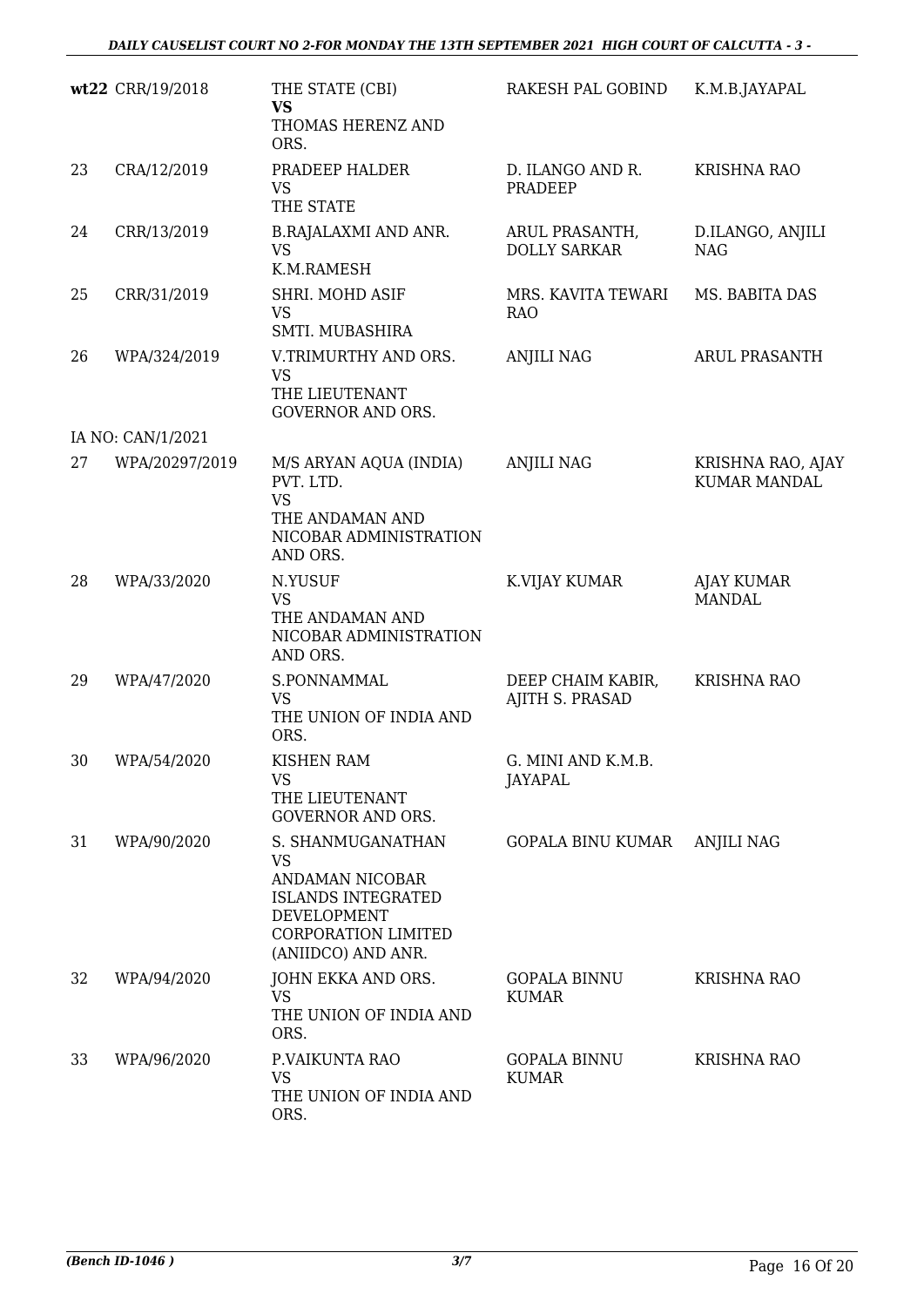| 34 | WPA/100/2020      | DEV DASS @ DIVA DAS AND<br>ANR.<br><b>VS</b><br>THE ARBITRATOR AND ORS.                                         | Anjali Nag, Shipra<br>Mondal and R. Pradeep | <b>KRISHNA RAO</b>                                 |
|----|-------------------|-----------------------------------------------------------------------------------------------------------------|---------------------------------------------|----------------------------------------------------|
|    | wt35 WPA/101/2020 | DEVA DASS @ DIVA DAS<br>AND ANR.<br><b>VS</b><br>THE ARBITRATOR,<br>REGISTRAR COOPERATIVE<br>SOCIETIES AND ORS. | ANJILI NAG, SHIPRA<br>MANDAL, R.PRADEEP     | ARUL PRASANTH,<br><b>KRISHNA RAO</b>               |
| 36 | WPA/119/2020      | <b>LALTA PRASAD</b><br><b>VS</b><br>THE LIEUTENANT<br><b>GOVERNOR AND ORS.</b>                                  | <b>ANANDA HALDER</b>                        | KRISHNA RAO,<br>A.K.MANDAL,<br>K.M.B.JAYAPAL       |
| 37 | WPA/122/2020      | S. K. MONIRUL ALI<br><b>VS</b><br>THE LT. GOVERNOR AND<br>ORS.                                                  | MOHAMMED<br><b>TABRAIZ</b>                  | <b>KRISHNA RAO</b>                                 |
| 38 | WPA/124/2020      | M.KRISHNAN<br><b>VS</b><br>THE LIEUTENANT<br><b>GOVERNOR AND ORS.</b>                                           | MOHD. TABRAIZ                               | <b>ARUL PRASANTH</b>                               |
| 39 | WPA/139/2020      | <b>RITA SIL</b><br><b>VS</b><br>THE ADMINISTRATOR<br>(LIEUTENANT GOVERNOR)<br>AND ORS.                          | <b>ANJILI NAG</b>                           | <b>ARUL PRASANTH</b>                               |
|    | wt40 WPA/190/2021 | <b>RITA SIL</b><br><b>VS</b><br>THE ADMINISTRATOR<br>(LIEUTENANT GOVERNOR)<br>AND ORS.                          | <b>ANJILI NAG</b>                           | <b>ARUL PRASANTH</b>                               |
| 41 | WPA/3052/2020     | PEARLESCENT MERITECH<br>PVT. LTD. AND ANR.<br><b>VS</b><br>UNION OF INDIA AND ORS.                              | <b>ANJILI NAG</b>                           | <b>KRISHNA RAO</b>                                 |
| 42 | WPA/9132/2020     | SHAILAJA SINGH<br>VS<br>THE MEDICAL COUNCIL OF<br><b>INDIA AND ORS.</b>                                         | <b>GOPALA BINNU</b><br><b>KUMAR</b>         | KRISHNA RAO,<br>RAJINDER SINGH                     |
| 43 | WPA/9309/2020     | RDS PROJECT LIMITED AND<br>ANR.<br><b>VS</b><br>UNION OF INDIA AND ORS.                                         | PHIROZE EDULJI,<br>R.BHATTACHARYA           | ARUL PRASANTH,<br>ANJILI NAG, TULSI<br><b>LALL</b> |
| 44 | WPA/44/2021       | ASHA, ASSISTANT<br>ENGINEER-I<br><b>VS</b><br>THE LT. GOVERNOR AND<br>ORS.                                      | RAJINDER SINGH,<br><b>TAPAN KUMAR DAS</b>   | KRISHNA RAO,<br>K.VIJAY KUMAR                      |
| 45 | WPA/83/2021       | <b>ABDUL SIDDIQUE</b><br>VS<br>THE LIEUTENANT<br>GOVERNOR AND ANR.                                              | MOHD. TABRAIZ                               | KRISHNA RAO, AJAY<br><b>KUMAR MANDAL</b>           |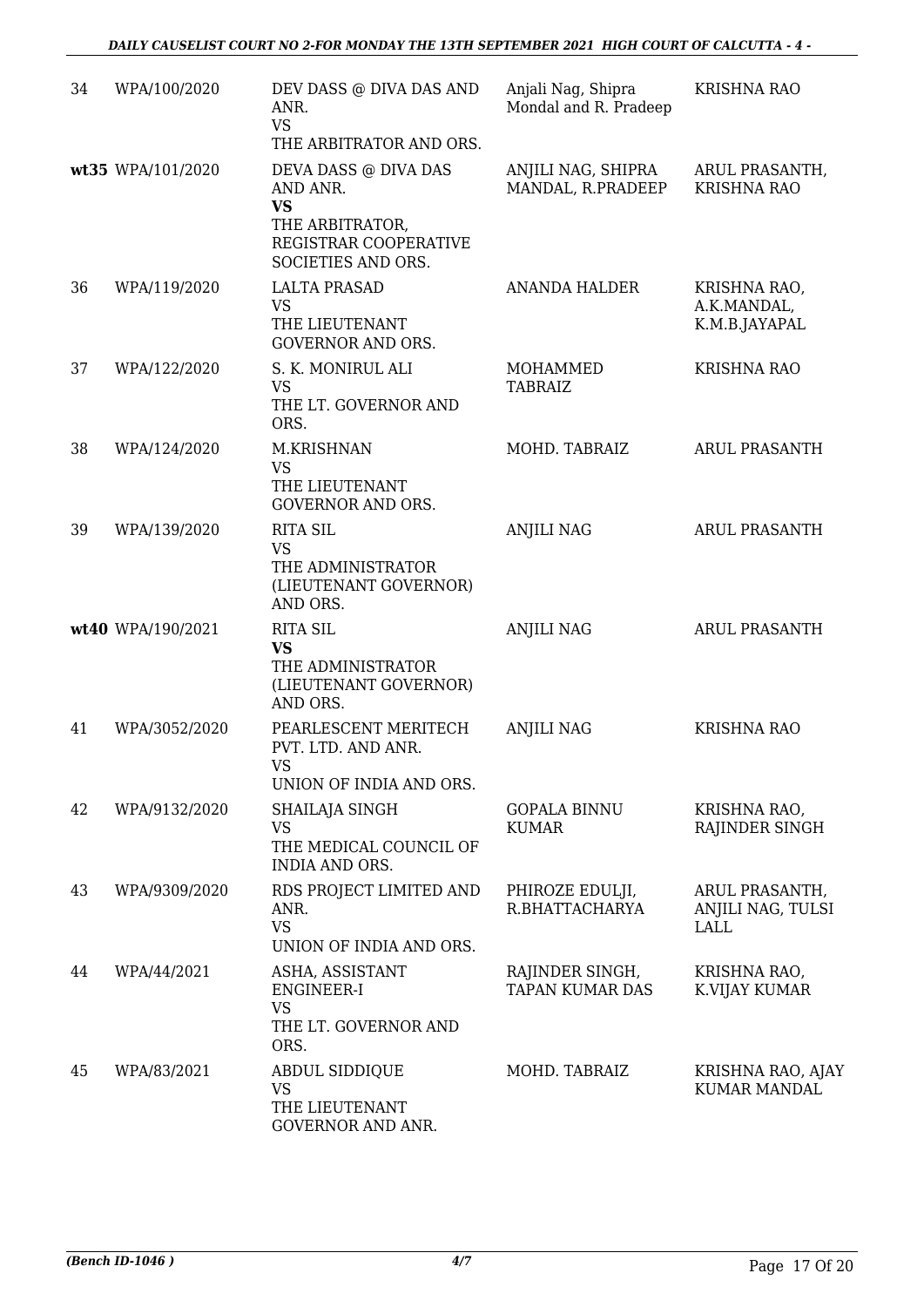### *DAILY CAUSELIST COURT NO 2-FOR MONDAY THE 13TH SEPTEMBER 2021 HIGH COURT OF CALCUTTA - 5 -*

| 46 | WPA/135/2021      | <b>GANGA DIN</b><br><b>VS</b><br>THE ANDAMAN AND<br>NICOBAR ADMINISTRATION<br>AND ORS.                                                  | K.M.B.JAYAPAL,<br>G.MINI                                                                | AJAY KUMAR<br><b>MANDAL</b>              |
|----|-------------------|-----------------------------------------------------------------------------------------------------------------------------------------|-----------------------------------------------------------------------------------------|------------------------------------------|
| 47 | WPA/186/2021      | <b>ESWAR RAO</b><br><b>VS</b><br>ANDAMAN AND NICOBAR<br>STATE COOPERATIVE BANK                                                          | MOHD. TABRAIZ                                                                           | KRISHNA RAO, AJAY<br><b>KUMAR MANDAL</b> |
|    | IA NO: CAN/1/2021 |                                                                                                                                         |                                                                                         |                                          |
| 48 | WPA/159/2014      | A.ZAHEED<br><b>VS</b><br>THE ANDAMAN AND<br>NICOBAR ADMINISTRATION<br>AND ORS.                                                          | K.M.B.JAYAPAL,<br>G.MINI                                                                | <b>ARUL PRASANTH</b>                     |
| 49 | WPA/63/2018       | M/S PANKAJ ENTERPRISES<br>AND ANR.<br><b>VS</b><br>ANDAMAN AND NICOBAR<br>ADMINISTRATION AND<br>ORS.                                    | RAJINDER SINGH,<br><b>TAPAN KUMAR DAS</b>                                               | <b>ANJILI NAG</b>                        |
|    | IA NO: CAN/1/2021 |                                                                                                                                         |                                                                                         |                                          |
| 50 | WPA/178/2018      | P.RENU<br><b>VS</b><br>THE STATE BANK OF INDIA<br>AND ORS.                                                                              | D.C.KABIR                                                                               | <b>ANJILI NAG</b>                        |
| 51 | WPA/282/2018      | VANVIKAS EMPLOYEES<br>ASSOCIATION AND ORS.<br><b>VS</b><br>THE MINISTRY OF HOME<br>AFFAIRS AND ORS.                                     | <b>GOPALA BINNU</b><br><b>KUMAR</b>                                                     | TULSI LALL,<br><b>TASNEEM</b>            |
| 52 | WPA/94/2019       | ANDAMAN PLANTATIONS<br>AND DEVELOPMENT<br><b>CORPORATION PRIVATE</b><br>LIMITED AND ANR.<br><b>VS</b><br>THE UNION OF INDIA AND<br>ORS. | <b>RAJA BASU</b><br>CHOUDHARY, JYOTI<br>SINGH, ASIF<br>HUSSAIN,<br><b>V.D.SIVABALAN</b> | <b>ARUL PRASANTH</b>                     |
|    | wt53 WPA/95/2019  | ANDAMAN PLANTATIONS<br>AND DEVELOPMENT<br><b>CORPORATION PRIVATE</b><br>LIMITED AND ANR.<br><b>VS</b><br>UNION OF INDIA AND ORS.        | RAJA BASU<br>CHOUDHARY, JYOTI<br>SINGH, ASIF<br>HUSSAIN,<br><b>V.D.SIVABALAN</b>        | <b>ARUL PRASANTH</b>                     |
| 54 | WPA/113/2019      | K.RAJESH<br><b>VS</b><br>THE HONBLE LIEUTENANT<br><b>GOVERNOR AND ORS.</b>                                                              | <b>GOPALA BINNU</b><br><b>KUMAR</b>                                                     | <b>ARUL PRASANTH</b>                     |
|    | IA NO: CAN/1/2021 |                                                                                                                                         |                                                                                         |                                          |
|    | wt55 WPA/115/2019 | V.LAXMI KANTA<br><b>VS</b><br>THE HONBLE LIEUTENANT<br><b>GOVERNOR AND ORS.</b>                                                         | <b>GOPALA BINNU</b><br><b>KUMAR</b>                                                     | <b>ARUL PRASANTH</b>                     |

IA NO: CAN/1/2021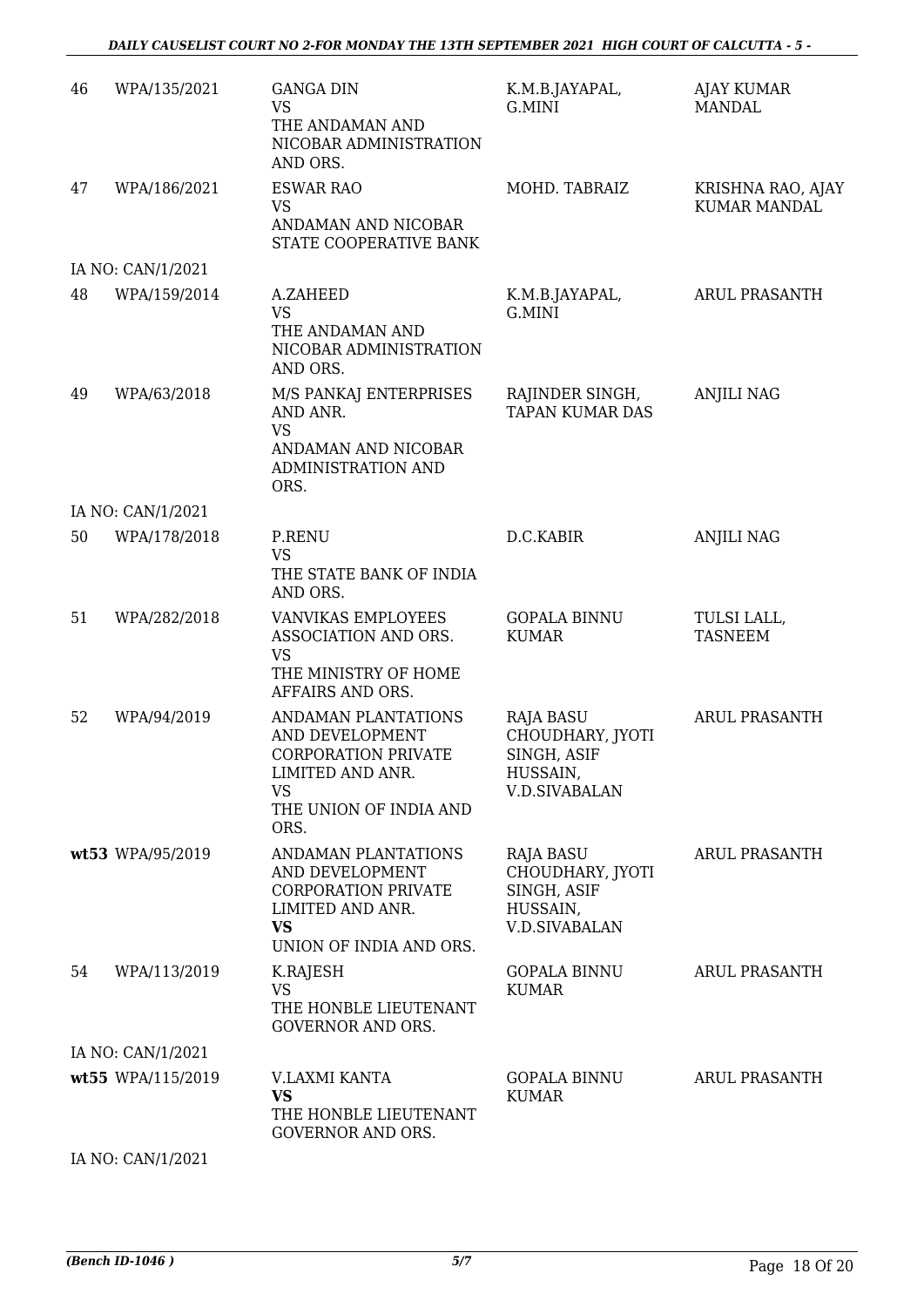|    | wt56 WPA/116/2019 | LINGA RAJU<br><b>VS</b><br>THE HONBLE LIEUTENANT<br><b>GOVERNOR AND ORS.4 ORS</b>                             | <b>GOPALA BINNU</b><br><b>KUMAR</b>              | ARUL PRASANTH                                   |
|----|-------------------|---------------------------------------------------------------------------------------------------------------|--------------------------------------------------|-------------------------------------------------|
|    | IA NO: CAN/1/2021 |                                                                                                               |                                                  |                                                 |
|    | wt57 WPA/118/2019 | <b>ARATI MONDAL</b><br><b>VS</b><br>THE HONBLE LIEUTENANT<br><b>GOVERNOR AND ORS.</b>                         | <b>GOPALA BINNU</b><br><b>KUMAR</b>              | <b>ARUL PRASANTH</b>                            |
|    | IA NO: CAN/1/2021 |                                                                                                               |                                                  |                                                 |
|    | wt58 WPA/119/2019 | VIJAY LAXMI<br><b>VS</b><br>THE HONBLE LIEUTENANT<br><b>GOVERNOR AND ORS.</b>                                 | <b>GOPALA BINNU</b><br><b>KUMAR</b>              | <b>ARUL PRASANTH</b>                            |
|    | IA NO: CAN/1/2021 |                                                                                                               |                                                  |                                                 |
| 59 | WPA/174/2019      | N. MANIMEKALAI AND ANR.<br><b>VS</b><br>THE KAMARAJ ENGLISH<br>MEDIUM SCHOOL                                  | <b>G. BINNU KUMAR</b>                            | M.P. KAMARAJ                                    |
|    | wt60 WPA/231/2019 | THE SECRETARY, KAMARAJ<br>ENGLISH MEDIUM SCHOOL<br><b>VS</b><br>N. MANIMEKALAI (EX-<br>CLERK) AND ANR.        | M.P. KAMARAJ                                     | <b>G. BINNU KUMAR</b>                           |
| 61 | WPA/200/2019      | M/S. NEW BHARAT<br><b>ENGINEERING WORKS</b><br><b>VS</b><br>ANDAMAN AND NICOBAR<br>ADMINISTRATION AND<br>ORS. | DEEP CHAIM, KABIR,<br>S. AJITH PRASAD            | KRISHNA RAO, AJAY<br><b>KUMAR MANDAL</b>        |
| 62 | WPA/206/2019      | SUDEEP RAI SHARMA<br><b>VS</b><br>THE UNION OF INDIA AND<br>ORS.                                              | <b>GOPALA BINU KUMAR</b>                         | <b>S.GANGULY</b>                                |
| 63 | WPA/219/2019      | SMTI. JAI LAKSHMI<br>VS<br>THE ANDAMAN AND<br>NICOBAR ADMINISTRATION<br>AND ORS.                              | G. MINI AND<br>K.M.B.JAYAPAL                     |                                                 |
| 64 | WPA/227/2019      | A.MURUGESAN AND ORS.<br><b>VS</b><br>THE UNION OF INDIA AND<br>ORS.                                           | RAKESH PAL GOBIND,<br>S.C.MISHRA,<br>A.VENKATESH | TULSI LALL,<br>TASNEEM,<br><b>V.D.SIVABALAN</b> |
|    | wt65 WPA/152/2019 | ALOK KUMAR DAS AND<br>ORS.<br><b>VS</b><br>THE UNION OF INDIA AND<br>ORS.                                     | RAKESH PAL GOBIND,<br>S.C.MISHRA                 | TULSI LALL,<br>TASNEEM,<br><b>V.D.SIVABALAN</b> |
| 66 | WPA/243/2019      | KARTICK AND ORS.<br>VS<br>THE LIEUTENANT<br>GOVERNOR AND ORS.                                                 | ANJILI NAG, SHIPRA<br><b>MANDAL</b>              | <b>KRISHNA RAO</b>                              |